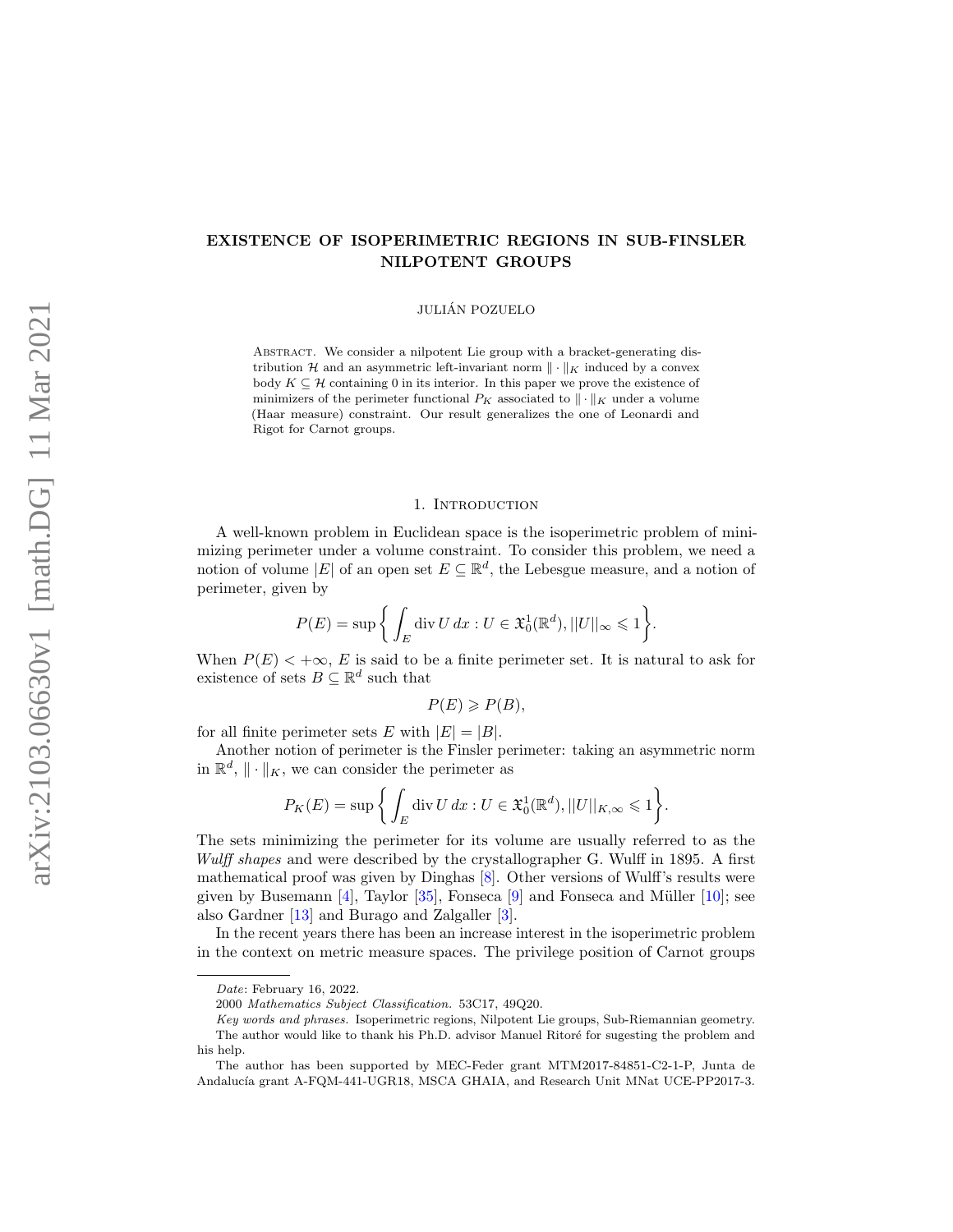#### 2 J. POZUELO

within geometric measure theory is revealed by the characterization as the only metric spaces that are

- 1. locally compact,
- 2. geodesic,
- 3. isometrically homogeneous, and
- 4. self-similar (i.e. admitting a dilation).

This characterization can be seen as Theorem 1.1 in  $[19]$ . Removing the self-similarity condition, sub-Finsler nilpotent groups acquire relevant importance. In [\[30\]](#page-16-2), Pansu proved an isoperimetric inequality in the Heisenberg group and conjectured that some spheres are the isoperimetric regions. In  $[14]$ , Garofalo and Nhieu proved an isoperimetric inequality in  $\mathbb{R}^n$  with a family of vector fields satisfying a Hörmander condition and supposing a doubling property, a Poincaré inequality and that  $\mathbb{R}^n$ with the sub-Riemannian distance is a complete length-space. There is a number of partial results on the sub-Riemannian isoperimetric problem in the Heisenberg group, that can be found in  $[33, 32, 25, 26]$  $[33, 32, 25, 26]$  $[33, 32, 25, 26]$  $[33, 32, 25, 26]$  $[33, 32, 25, 26]$  $[33, 32, 25, 26]$  $[33, 32, 25, 26]$ .

Considering an asymmetric left-invariant norm in the horizontal distribution of the Heisenberg group, we obtain the sub-Finsler Heisenberg group. In this group the Minkowski content is considered in [\[34\]](#page-16-8), while two partial results are generalized in [\[11,](#page-15-6) [31\]](#page-16-9).

For a different notion of perimeter of a submanifold of fixed degree immersed in a graded manifold that depends on the degree, see [\[5\]](#page-15-7) (see also [\[23\]](#page-16-10)).

In Riemannian geometry, a very general result of existence was given by Morgan in [\[27\]](#page-16-11), when a subgroup of the isometry group of  $M$  acts cocompactly on  $M$ . Different results are obtained in [\[24,](#page-16-12) [29,](#page-16-13) [2\]](#page-15-8).

In contact sub-Riemannian manifolds, Galli and Ritoré proved in  $[12]$  an analog result to the Morgan's existence result. For that, they followed Morgan's structure: they pick a minimizing sequence of sets of volume  $v$  whose perimeters approach the infimum of the perimeters of sets of volume v. This sequence can be splitted into two subsequences. The first subsequence is converging to a set, and it is proved that is isoperimetric for its volume and bounded. Nevertheless, it might be a loss of mass at infinity. In this case, they use isometries to translate the second subsequence, which is diverging, to recover some of the lost volume. An essential point is that they always recover a fixed fraction of the volume.

Leonardi and Rigot proved in [\[21\]](#page-16-14) existence of isoperimetric regions in Carnot groups, that is, nilpotent Lie group which is equipped with a family of dilations, together with the properties of Ahlfors-regularity and Condition B of its boundary. The dilations plays a key role, since they allow to prove that the isoperimetric profile is a concave function, and that there is no loss of mass at infinity.

In this paper we give a proof of existence of isoperimetric regions for any volume in a nilpotent group with a set of left-invariant vector fields  $X$  satisfying a Hörmander condition, that is, the Lie bracket generating condition, and an asymmetric leftinvariant norm  $\|\cdot\|_K$ , without the assumption of been equipped with a family of dilations (Theorem [4.3\)](#page-13-0). We shall adapt the arguments of Galli and Ritoré  $[12]$  to prove existence of isoperimetric regions (see also  $[22]$ ). As in  $[12]$ , the main difficulty is to prove a Deformation Lemma (Lemma [3.6\)](#page-8-0) which will allow us to increase the volume of any finite perimeter set while modifying the perimeter in a controlled way. Moreover, we obtain that the isoperimetric profile is non-decreasing (Proposition [3.1\)](#page-7-0) and, from an uniform version of the Deformation Lemma and the existence of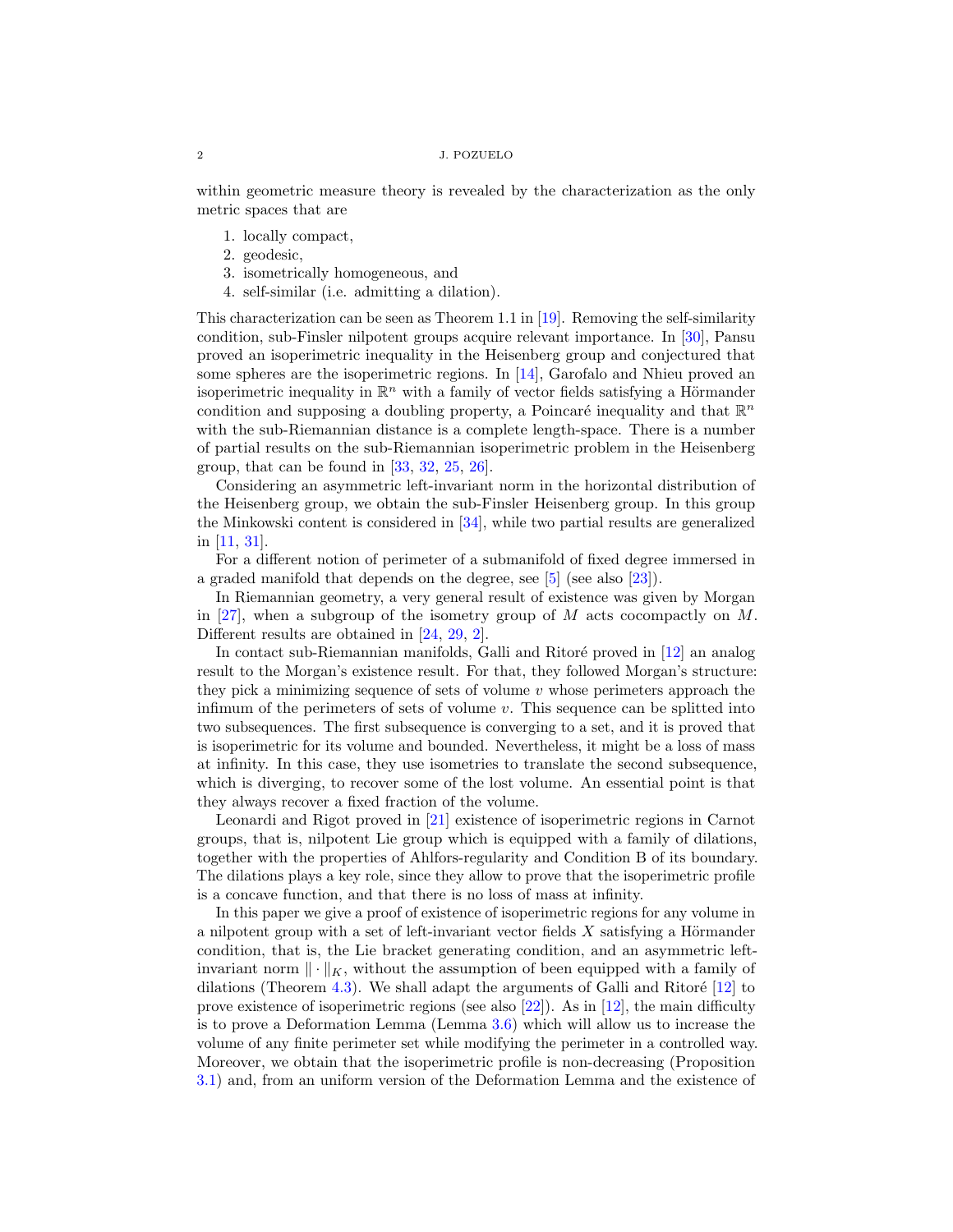isoperimetric regions, we will deduce that the isoperimetric profile is locally Lipschitz and sub-additive in in Proposition [4.6](#page-15-10) and Corollary [4.4](#page-14-0) respectively. We shall also extend the properties obtained in Carnot groups by Leonardi and Rigot in [\[21\]](#page-16-14), that isoperimetric regions are bounded and its topological boundary and the essential boundary coincide.

This paper is organized as follows. In Section 2, we establish notation and give some background on sub-Finsler nilpotent groups and the notion of K-perimeter. In Section 3, we study some properties of the isoperimetric regions such as that they are open up to a nullset (Corollary [3.4\)](#page-8-1), bounded (Theorem [3.11\)](#page-11-0) and its essential and topological boundaries coincide (Theorem [3.10\)](#page-11-1), and prove in Proposition [3.1](#page-7-0) that the isoperimetric profile is non-decreasing. Moreover, we prove a Deformation Lemma, Lemma [3.6,](#page-8-0) for a finite K-perimeter set in a nilpotent group. In Section 4, we prove in Theorem [4.3](#page-13-0) the main result, the existence of isoperimetric regions and deduce that the isoperimetric profile is a locally Lipschitz and sub-additive function in Proposition [4.6](#page-15-10) and Corollary [4.4.](#page-14-0)

# 2. Preliminaries

2.1. Nilpotent groups. We recall some results on nilpotent groups. For a quite complete description of nilpotent Lie groups the reader is referred to Section 1.13 in [\[18\]](#page-16-16).

Let  $\mathfrak g$  be a Lie algebra. We define recursively  $\mathfrak g_0 = \mathfrak g$ ,  $\mathfrak g_{i+1} = [\mathfrak g, \mathfrak g_i] = \text{span}\{[X, Y] :$  $X \in \mathfrak{g}, Y \in \mathfrak{g}_i$ . The decreasing series

$$
\mathfrak{g}=\mathfrak{g}_0\supseteq\mathfrak{g}_1\supseteq\mathfrak{g}_2\supseteq\ldots
$$

is called the *lower central series of*  $\mathfrak{g}$ . If  $\mathfrak{g}_r = 0$  and  $\mathfrak{g}_{r-1} \neq 0$  for some r, we say that  $\mathfrak g$  is nilpotent of step r. A connected and simply connected Lie group is said to be nilpotent if its Lie algebra is nilpotent.

The following Lemma will be used in the sequel.

**Lemma 2.1.** Let  $\mathfrak{g}$  be a nilpotent Lie algebra. Then there exists a basis  $\{Y_1, \ldots, Y_d\}$ of g such that

- 1. for each  $1 \leq n \leq d$ ,  $\mathfrak{h}_n = span{Y_{d-n+1}, \ldots, Y_d}$  is an ideal of  $\mathfrak{g}$ ,
- 2. for each  $0 \leq i \leq r-1$ ,  $\mathfrak{h}_{n_i} = \mathfrak{g}_i$ .

A basis verifying this is called a Malcev basis. This construction is adapted from § 1.2 in [\[6\]](#page-15-11). An important feature of this basis is that  $Y_d \in \mathfrak{g}_{r-1} \subseteq \text{Center}(\mathfrak{g})$ , that is, commutes with any  $U$  in  $\mathfrak{g}$ . Fixed a Malcev basis, the exponential map provides a diffeomorphism between  $\mathbb{R}^d$  and G, given by the map

$$
x = (x_1, \dots, x_d) \mapsto \exp(x_1 Y_1 + \dots + x_d Y_d).
$$

This result can be found as Theorem 1.127 in [\[18\]](#page-16-16). The inverse of this map provides coordinates called canonical coordinates of the first kind. The group product can be recovered by the Hausdorff-Campbell-Baker formula as

$$
(x_1, ..., x_d) \cdot (y_1, ..., y_d) = \exp^{-1}(X + Y + \frac{1}{2}[X, Y] + \frac{1}{12}[X, [X, Y]] + ...),
$$

where  $X = \sum x_i Y_i$ ,  $Y = \sum y_i Y_i$ ,  $(x_1, ..., x_d) = \exp(X)$  and  $(y_1, ..., y_d) = \exp(Y)$ . In particular,

<span id="page-2-0"></span>(2.1) 
$$
x \cdot (0, \ldots, 0, y_d) = x + (0, \ldots, 0, y_d).
$$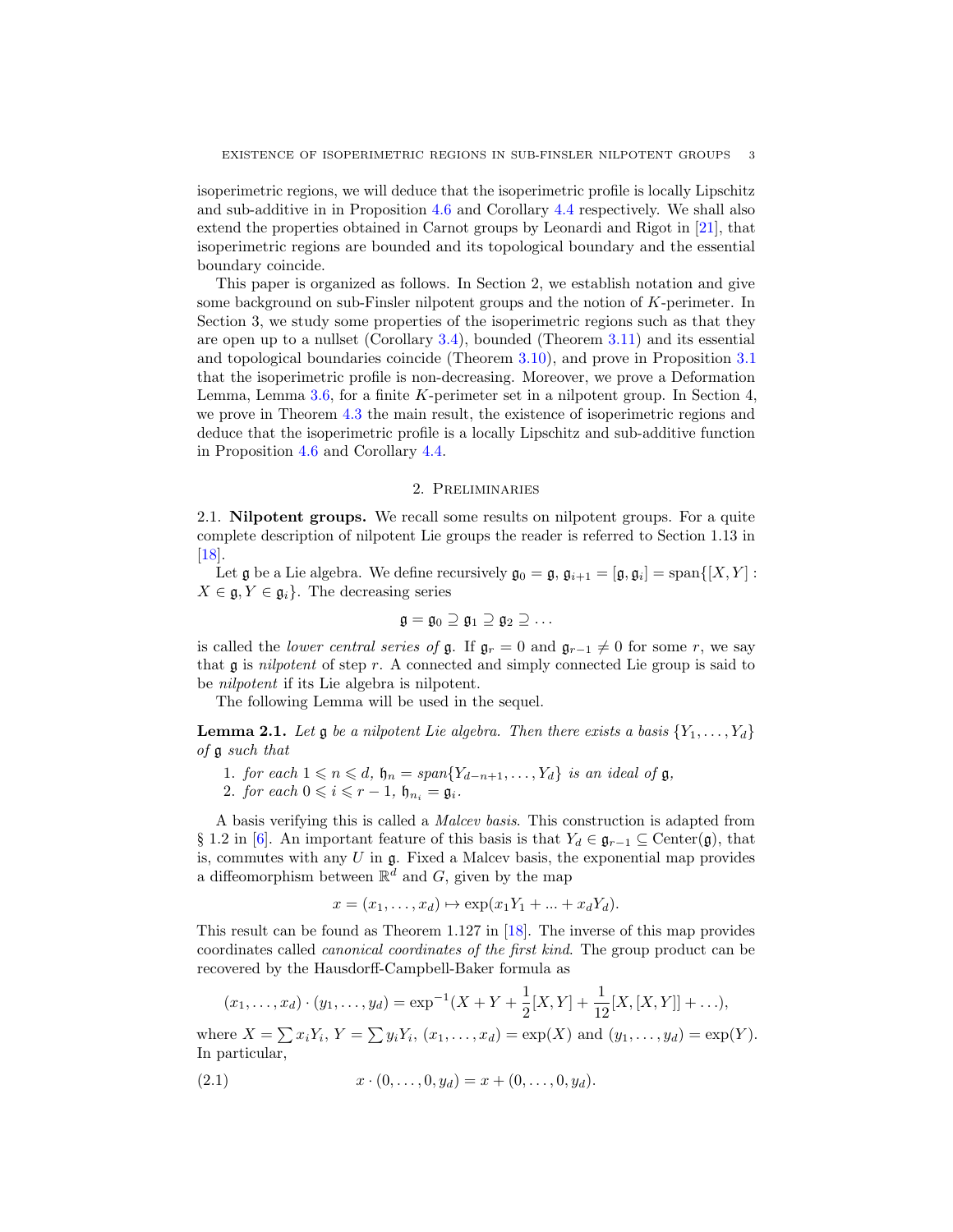### 4 J. POZUELO

The Lebesgue measure of  $\mathbb{R}^d$  will be denoted as  $|\cdot|$  and, as we can see Theorem 1.2.10 in [\[6\]](#page-15-11), it coincides with the Haar measure on  $\mathbb{R}^d$  with this product.

From now on, we shall denote a nilpotent group as  $(\mathbb{R}^d, \cdot)$ .

Given a nilpotent group  $(\mathbb{R}^d, \cdot)$  and a system of linearly-independent left-invariant vector fields  $\bar{X} = \{X_1, \ldots, X_k\}$ , we define the distributions

$$
\mathcal{H}^0 := \text{span}(X) \qquad \mathcal{H}^n := \mathcal{H}^{n-1} + [\mathcal{H}^{n-1}, \mathcal{H}^0]
$$

we say that X is a Lie bracket generating system if  $\mathcal{H}^s(0) = \mathfrak{g}$  for some s. There is a left-invariant distance  $d_X$  in  $\mathbb{R}^d$  associated to X (see [\[28\]](#page-16-17)). The distribution  $\mathcal{H}^0$  is called the *horizontal distribution*. A vector field U is said to be *horizontal* if  $U(x) \in \mathcal{H}_x^0$  for all  $x$  in  $\mathbb{R}^d$ .

We consider a left-invariant Riemannian metric  $q := \langle \cdot, \cdot \rangle$  forming X an orthonormal basis of  $\mathcal{H}^0$ , and making orthogonal the subbundles  $\mathcal{H}^0$  and V, where V is a complementary subbundle of  $\mathcal{H}^0$ .

Given a nilpotent group  $(\mathbb{R}^d, \cdot)$  and a Lie bracket generating system X, the dimension at infinity, D, and the local dimension, l, of  $\mathbb{R}^d$  and X, are defined as

$$
D = \sum im_i, \qquad l = \sum im'_i.
$$

where  $m_i := \dim(\mathfrak{g}_{i-1}) - \dim(\mathfrak{g}_i)$ ,  $m'_i := \dim(\mathcal{H}^{i-1}) - \dim(\mathcal{H}^{i-2})$  and  $m_1 :=$  $\dim(\mathcal{H}^0)$ .

**Remark 2.2.** It is clear that  $D \geq l$ . Moreover,  $D = l$  if and only if  $(\mathbb{R}^d, \cdot)$  is stratifiable (that is, g admits a direct-sum decomposition  $\mathfrak{g} = V_0 \oplus v_1 \dots \oplus V_r$  such that  $V_s \neq \{0\}$  and  $[V_1, V_j] = V_{1+j}$ , where  $1 < j < s$  and  $V_{s+1} = \{0\}$  and X generates a stratification on g.

**Remark 2.3.** In a stratifiable group, not every subspace  $V_0$  such that  $\mathfrak{g} = V_0 \oplus \mathfrak{g}_1$ generates a stratification. Moreover, not every nilpotent group is stratifiable (see Example 1.8 and 1.9 [\[20\]](#page-16-18)).

The following result can be seen in Section IV.5 of [\[37\]](#page-16-19).

**Theorem 2.4** (Proposition IV.5.6 and Proposition IV.5.7 in [\[37\]](#page-16-19)). Let  $(\mathbb{R}^d)$  be a nilpotent group with  $X$  a bracket-generating system and  $D$  and  $l$  the dimension at infinity and the local dimension respectively. There exist positive constants  $\alpha$  and  $\beta$ such that

(2.2) 
$$
\alpha^{-1}t^{l} \leq |B(0,t)| \leq \alpha t^{l} \quad 0 \leq t \leq 1,
$$

$$
\beta^{-1}t^{D} \leq |B(0,t)| \leq \beta t^{D} \quad t > 1.
$$

<span id="page-3-0"></span>In particular, we obtain the following inequality.

(2.3) 
$$
\mu(B(x,s)) \leqslant C\left(\frac{s}{r}\right)^l \mu(B(x,r)),
$$

where  $x \in \mathbb{R}^d$ ,  $0 < r \leq s \leq 1$ .

2.2. sub-Finsler norms. We follow the approach developed in [\[31\]](#page-16-9).

Let V be a vector space. We say that  $|\cdot|: V \to \mathbb{R}^+$  is a norm if it verifies

- 1.  $|x| = 0 \Leftrightarrow x = 0$ .
- 2.  $|sx| = s|x| \forall s > 0$  and  $\forall x \in V$ .
- 3.  $|x+y| \leq |x| + |y| \forall x, y \in V$ .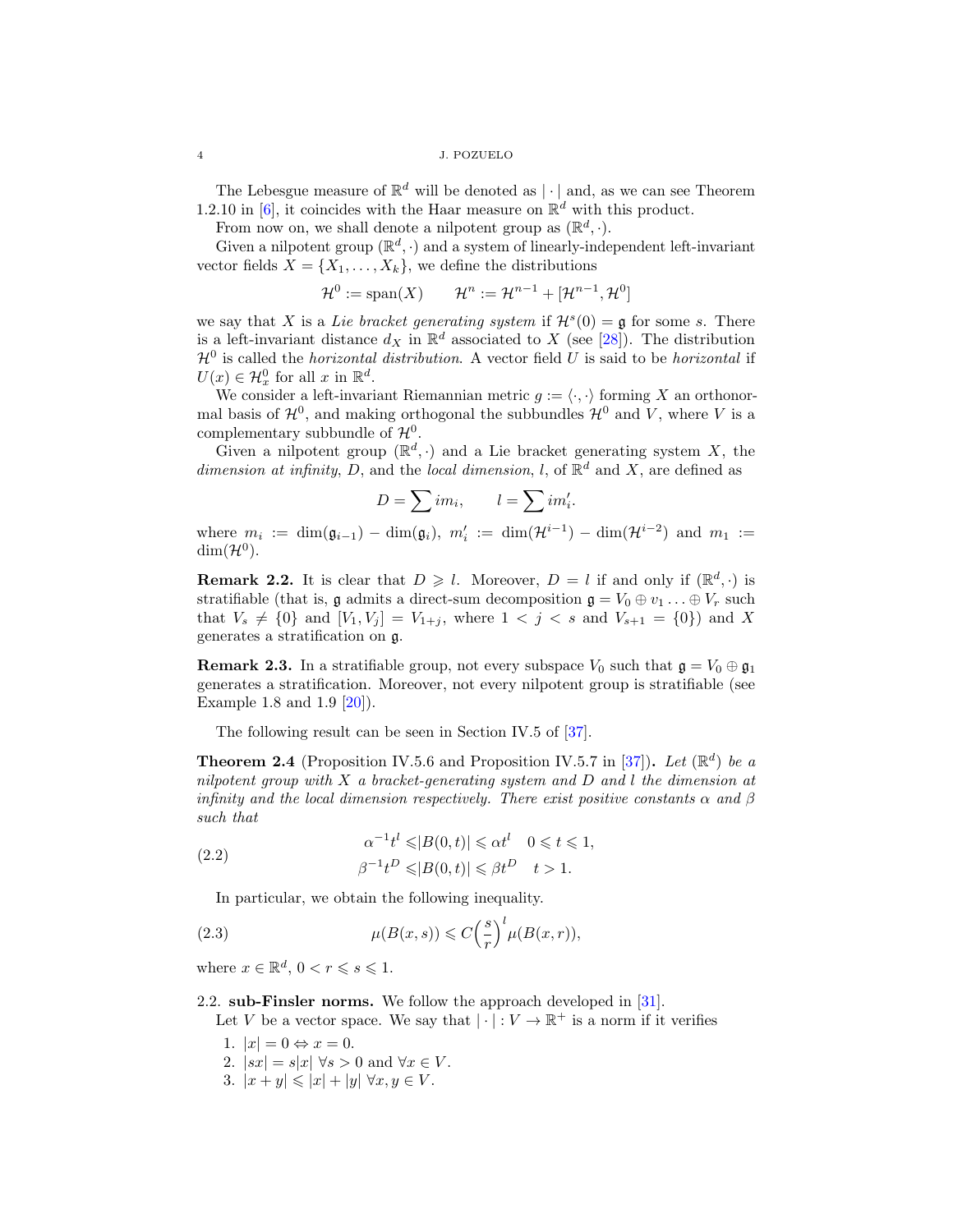We stress the fact that we are not assuming the symmetry property  $||-v|| = ||v||$ .

Associated to a given a norm  $|| \cdot ||$  in V we have the set  $F = \{u \in V : ||u|| \leq 1\},\$ which is compact, convex and includes 0 in its interior. Reciprocally, given a compact convex set K with  $0 \in \text{int}(K)$ , the function

$$
||u||_K = \inf\{\lambda \geq 0 : u \in \lambda K\}
$$

defines a norm in V so that  $F = \{u \in V : ||u||_K \leq 1\}.$ 

Given a norm  $\|\cdot\|$  and an scalar product  $\langle \cdot, \cdot \rangle$  in V, we consider its dual norm  $|| \cdot ||_*$  of  $|| \cdot ||$  with respect to  $\langle \cdot, \cdot \rangle$  defined by

<span id="page-4-0"></span>
$$
||u||_* = \sup_{||v|| \leq 1} \langle u, v \rangle.
$$

The dual norm is the support function h of the unit ball  $K = \{u \in V : ||u|| \leq 1\}$ with respect to the scalar product  $\langle \cdot, \cdot \rangle$ .

Given  $u \in V$ , the compactness of the unit ball of  $|| \cdot ||$  and the continuity of  $|| \cdot ||$ imply the existence of  $u_0 \in V$  satisfying the equality  $||u||_* = \langle u, u_0 \rangle$ . Moreover, it can be easily checked that  $||u_0|| = 1$ . We shall define  $\Pi(u)$  as the set of vectors satisfying  $||\pi(u)|| = 1$  and

(2.4) 
$$
h(u) = ||u||_* = \langle u, \pi(u) \rangle.
$$

for any  $\pi(u) \in \Pi(u)$ .

Now we move to a nilpotent group with a bracket generating system  $X$ . Given a convex set  $K \subseteq \mathcal{H}_0^0$  containing the origin, we construct a norm  $|| \cdot ||$  in  $\mathcal{H}^0$  extending the norm  $\|\cdot\|_K$  in  $\mathcal{H}_0^0$  by left-invariance. For that, we take a horizontal vector at  $p \in \mathbb{R}^d$ ,  $v = \sum_i a_i X_i(p)$ , by means of the formula

(2.5) 
$$
||\sum_{i} a_{i} X_{i}(p)||_{p} = ||\sum_{i} a_{i} X_{i}(0)||_{K}.
$$

We say that  $(\mathbb{R}^d, \cdot, X, K)$  is a sub-Finsler nilpotent group.

2.3. Sub-Finsler perimeter. From now on, we shall identify a nilpotent group G with  $(\mathbb{R}^d, \cdot)$ . Let  $E \subset \mathbb{R}^d$  be a measurable set,  $|| \cdot ||_K$  the left-invariant norm associated to a convex body  $K \subset \mathcal{H}_0^0$  so that  $0 \in \text{int}(K)$ , and  $\Omega \subset \mathbb{R}^d$  an open subset. We say that E has locally finite K-perimeter in  $\Omega$  if we have

$$
P_K(E; \Omega) = \sup \left\{ \int_E \text{div}(U) \, dx : U \in \mathcal{H}_0^1(\Omega), ||U||_{K, \infty} \leq 1 \right\} < +\infty.
$$

In this expression,  $\mathcal{H}_0^1(\Omega)$  is the space of horizontal vector fields of class  $C^1$  with compact support in  $\Omega$ ,  $||U||_{K,\infty} = \sup_{p \in V} ||U_p||_K$  and the divergence is computed with respect to the metric  $g$ . The integral is computed with respect to the Lebesgue measure dx on  $\mathbb{R}^d$ . In case that  $\Omega = G$  we write  $P_K(E) := P_K(E; \Omega)$ . When K is the Euclidean ball in  $\mathcal{H}_0^0$ , we recover the sub-Riemannian perimeter, and drop the subindex K.

Let  $K \subset \mathcal{H}_0^0$  be a bounded convex body containing 0 in its interior. Then there exists a constant  $C_1 > 1$  such that

$$
C_1^{-1}||x|| \le ||x||_K \le C_1||x||
$$
, for all  $x \in \mathbb{R}^d$ ,

where  $\|\cdot\|$  is the Euclidean norm in  $\mathbb{R}^d$ . Let  $E \subset \mathbb{R}^d$  be a measurable set and  $\Omega \subset \mathbb{R}^d$  an open set. Take  $U \in \mathcal{H}_0^1(\Omega)$  a vector field with  $||U||_{K,\infty} \leq 1$ . Hence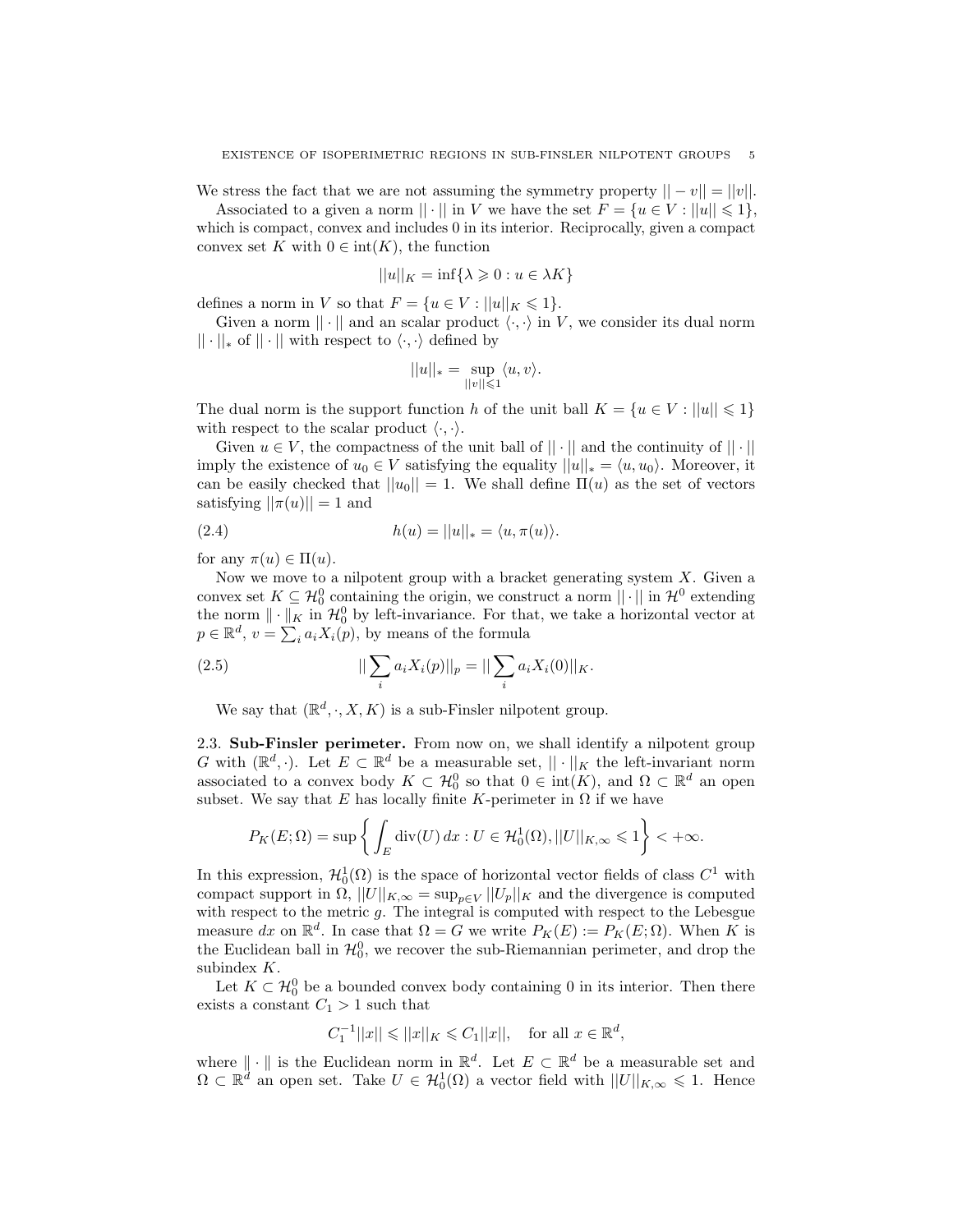$||C_1^{-1}U|| \leqslant ||U||_K \leqslant 1$  and

<span id="page-5-1"></span>
$$
\int_{E} \operatorname{div}(U) dx = C_1 \int_{E} \operatorname{div}(C_1^{-1}U) dx \leqslant C_1 P(E; \Omega),
$$

Taking supremum over the set of  $C<sup>1</sup>$  horizontal vector fields with compact support in  $\Omega$  and  $\|\cdot\|_K \leq 1$ , we get  $P_K(E; \Omega) \leq C_1 P(E; \Omega)$ . In a similar way we get the inequality  $C_1^{-1}P(E; \Omega) \leq P_K(E; \Omega)$ , so that we have

(2.6) 
$$
C_1^{-1}P(E;\Omega) \leqslant P_K(E;\Omega) \leqslant C_1P(E;\Omega).
$$

As a consequence,  $E$  has finite K-perimeter if and only if it has finite (sub-Riemannian) perimeter. Hence all known results in the standard case apply to the sub-Finsler perimeter.

The proof of the Riesz Representation Theorem can be adapted, see § 2.4 in [\[31\]](#page-16-9), to obtain the existence of a Radon measure  $|\partial E|_K$  on  $\mathbb{R}^d$  and a  $|\partial E|_K$ -measurable horizontal vector field  $\nu_K$  in  $\mathbb{R}^d$  so that

<span id="page-5-2"></span>(2.7) 
$$
\int_{E} \operatorname{div}(U) dx = \int_{\mathbb{R}^d} \langle U, \nu_K \rangle d|\partial E|_K,
$$

where  $U$  is a  $C_0^1$  horizontal vector field. Moreover, the K-perimeter can be represented by

(2.8) 
$$
P_K(E; \Omega) = \int_{\Omega} ||\nu_K||_{K, *} d|\partial E|_{K}.
$$

From the definition and that the Lebesgue measure is invariant by left-translations it follows that, for any  $x \in \mathbb{R}^d$ ,

<span id="page-5-0"></span>
$$
P_K(\ell_x \cdot E) = P_K(E).
$$

In particular, using Equation  $(2.1)$ , we get that the K-perimeter is invariant by Euclidean translations in the  $d$  component, that is,

$$
P_K(E + (0, \ldots, 0, a)) = P_K(E).
$$

<span id="page-5-4"></span>The following decomposition of the  $K$ -perimeter will be used exhaustively:

(2.9) 
$$
P_K(E) \geqslant P_K(E \cap B) + P_K(E \setminus B) - 2C_1 P(E \cap B; \partial B),
$$

where B is any sub-Riemannian ball in  $\mathbb{R}^d$ . Indeed, as  $\{B, \mathbb{R}^d \setminus \bar{B}, \partial B\}$  is a partition of  $\mathbb{R}^d$ , the Representation formula  $(2.8)$  gives

$$
P_K(E) = P_K(E; B) + P_K(E; \mathbb{R}^d \setminus \overline{B}) + P_K(E; \partial B).
$$

Using Inequality  $(2.6)$ , we get

$$
P_K(E;B) \geqslant P_K(E \cap B) - P_K(E \cap B; \partial B) \geqslant P_K(E \cap B) - C_1 P(E \cap B; \partial B).
$$

Similarly,  $P_K(E; \mathbb{R}^d \setminus \overline{B}) \geqslant P_K(E \setminus B) - C_1 P(E \cap B; \partial B).$ 

The following relation between the sub-Riemannian perimeter and the derivative of the volume can be found as Lemma 3.5 in [\[1\]](#page-15-12).

**Lemma 2.5.** Let  $(\mathbb{R}^d, \cdot, X, K)$  be a sub-Finsler nilpotent group. Let  $F \subseteq \mathbb{R}^d$  be a finite (sub-Riemannian) perimeter set and  $B_r$  the sub-Riemannian ball of radius r centered in 0. Then for a.e.  $r > 0$ , we have

<span id="page-5-3"></span>(2.10) 
$$
\max\{P(F \cap B_r; \partial B_r), P(F \setminus B_r; \partial B_r)\} \leqslant -\frac{d}{ds}\Big|_{s=r} |F \setminus B_s|.
$$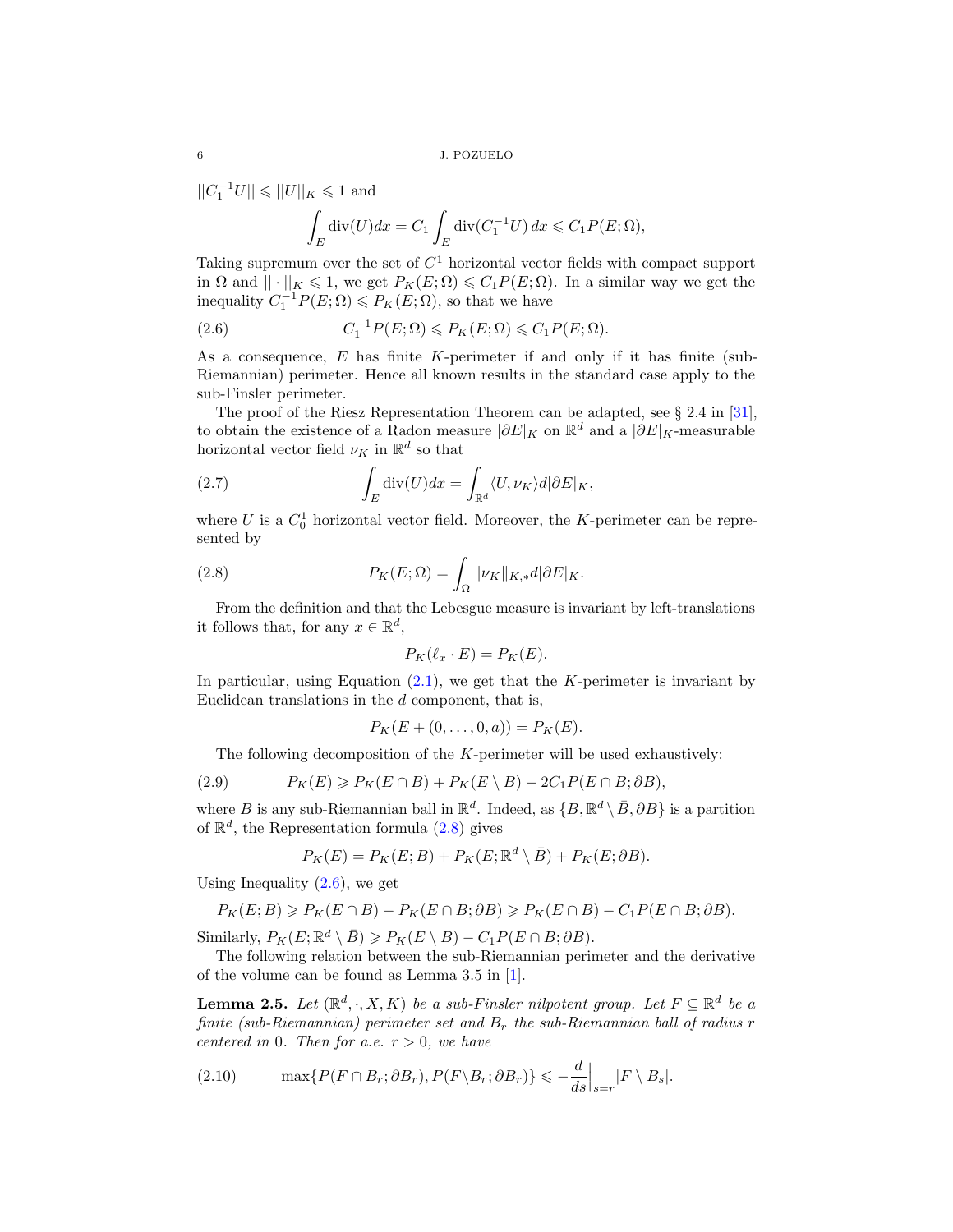.

Given a measurable set  $F$ , the density of  $F$  at  $x$  is given by

$$
\lim_{t \to 0} \frac{|F \cap B(x, r)|}{|B(x, r)|}
$$

The essential boundary of F is the set of points where the density of F is neither  $0$ nor 1.

2.4. Isoperimetric inequality for small volumes. A fundamental tool in a metric measure space  $(X, d, \mu)$  is the existence of a  $(1, 1)$ -Poincaré Inequality, that is, the existence of constants  $C \geq 0$  and  $\lambda \geq 1$  such that

<span id="page-6-0"></span>(2.11) 
$$
\int_{B(x,r)} |f - f_{x,r}| d\mu \leq Cr \int_{B(x,\lambda r)} |\nabla f| d\mu,
$$

for all f is a locally Lipschitz function, where  $B(x, r)$  is the metric ball of center x and radius r,  $f_{x,r} := 1/|B(x,r)| \int_{B(x,r)} f d\mu$  and  $|\nabla f|$  is an upper gradient of f in the sense of Heinonen and Koskela  $\left| \overline{16} \right|$ . In the context of connected Lie groups with polynomial volume growth, a  $(1, 1)$ -Poincaré inequality was proven by Varopoulos in [\[36\]](#page-16-21), and in  $\mathbb{R}^d$  with a Lie bracket generating system by Jerison in [\[17\]](#page-16-22). As stated by Hajlasz and Koskela in Theorem 5.1 and 9.7 in  $[15]$ , the  $(1, 1)$ -Poincaré inequality [\(2.11\)](#page-6-0) together with Inequality [\(2.3\)](#page-3-0) implies the following Sobolev inequality.

<span id="page-6-1"></span>(2.12) 
$$
\left(\int_{B(x,r)}|f-f_{x,r}|^{l/(l-1)}d\mu\right)^{(l-1)/l} \leq \tilde{C}r \int_{B(x,r)}|\nabla f|d\mu.
$$

From Inequality  $(2.12)$  and  $(2.6)$ , the relative isoperimetric inequality easily follows (see also Theorem 1.18 in  $[14]$ ).

**Theorem 2.6** (Relative Isoperimetric inequality). Let  $(\mathbb{R}^d, \cdot, X, K)$  be a sub-Finsler nilpotent group with local dimension l. There exists  $C_2 > 0$  such that if  $F \subset \mathbb{R}^d$  is any finite perimeter, then

(2.13) 
$$
C \min\{|F \cap B(x,r)|, |B(x,r) \setminus F|\}^{(l-1)/l} \leq P_K(F),
$$

for any  $x \in \mathbb{R}^d$  and  $0 < r \leqslant 1$ .

From a classical covering argument, we obtain the following isoperimetric inequality for small volumes. The proof follows identically as in Lemma 3.10 of [\[12\]](#page-15-9).

<span id="page-6-3"></span>**Theorem 2.7** (Isoperimetric inequality for small volumes). Let  $(\mathbb{R}^d, \cdot, X, K)$  be a sub-Finsler nilpotent group with local dimension l. There exists  $C_2 > 0$  and  $v_0 > 0$ such that if  $F \subseteq \mathbb{R}^d$  is any finite perimeter set and  $|F| < v_0$ , then

(2.14) 
$$
C_2|F|^{l-1/l} \leq P_K(F).
$$

# <span id="page-6-2"></span>3. Properties of the Isoperimetric regions

Throughout this section,  $(\mathbb{R}^d, \cdot, X, K)$  denote a nilpotent group with X a Lie bracket generating system, K denote a convex body in  $\mathcal{H}_0^0$  containing 0 in its interior,  $B(x, r)$  the sub-Riemannian ball centered in x of radius  $r > 0$ . We shall see that a isoperimetric region  $E$  is open up to a nullset and its topological and essential boundary coincide, using the arguments developed in [\[21,](#page-16-14) [7\]](#page-15-13), and the boundedness. Moreover, we shall prove a Deformation Lemma.

The isoperimetric profile is defined as

$$
I_K(v) := \inf \{ P_K(E) : E \subseteq \mathbb{R}^d \text{ is a finite perimeter set and } |E| = v \}.
$$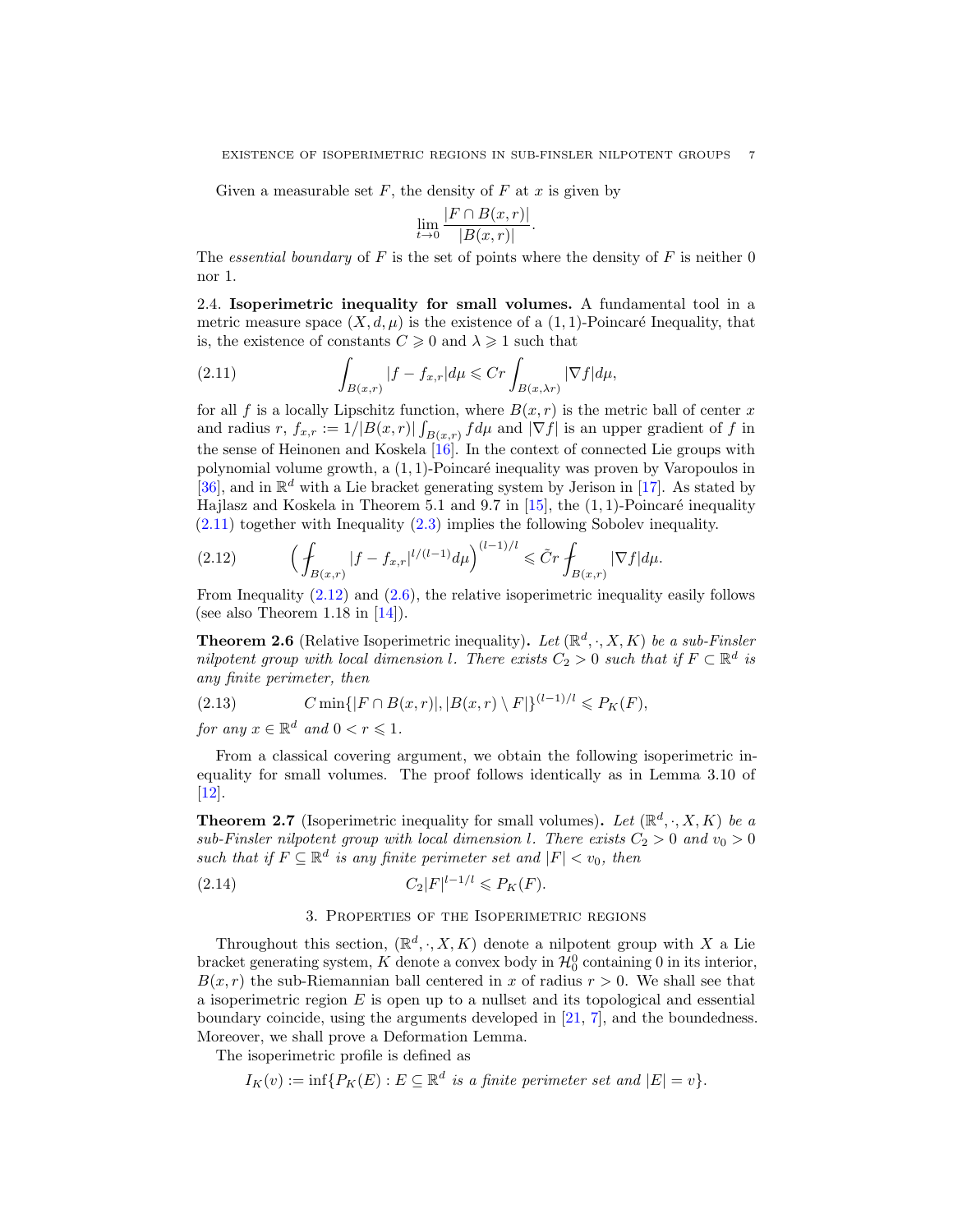<span id="page-7-0"></span>**Proposition 3.1.** Let  $(\mathbb{R}^d, \cdot, X, K)$  be a sub-Finsler nilpotent group. The isoperimetric profile is non-decreasing.

*Proof.* Since X is a bracket generating system, X spans  $\mathfrak{g} \gtrsim_1$  and therefore  $X \gtrsim_1 \neq \emptyset$ . Let  $X_1 \in X \setminus \mathfrak{g}_1$  and  $D$  be the distribution orthogonal to  $X_1$ . Then  $D$  is involutive and by Frobenius' Theorem, there exists a hypersurface  $S$  passing through 0 with  $TS = \mathcal{D}$ . Moreover, S is orientable. Let  $S^+$  and  $S^-$  the open regions in  $\mathbb{R}^d$  with boundary S and horizontal normal vectors  $X_1$  and  $-X_1$  respectively.

Fix  $v > w > 0$  and let  $E_n \subseteq \mathbb{R}^d$  such that  $|E_n| = v$  and  $P_K(E_n) = I_K(v) + \frac{1}{n}$ . Let  $p_n$  be such that  $|\ell_{p_n} E_n \cap S^+| = w$ . By abuse of notation, we will write  $E_n$  and  $E_n^-$  for  $\ell_{p_n} E_n$  and  $\ell_{p_n} E_n \cap S^-$  respectively. Let  $U \in \Pi_K(X_1)$  be a projection over K, that is, satisfying Equation [\(2.4\)](#page-4-0). Applying [\(2.7\)](#page-5-2) to  $E_n^-$  and U, we get

$$
\int_{E_n^-} \operatorname{div} U dx = - \int_{E_n \cap S} \langle \pi_K(X_1), X_1 \rangle d|\partial E_n^-|_K + \int_{E_n^-} \langle U, \nu \rangle d|\partial E_n^-|_K.
$$

Since U has constant coordinates in X, div  $U = 0$ . Therefore, from [\(2.8\)](#page-5-0) we get

(3.1) 
$$
P_K(E_n \cap S^+; S) = \int_{E_n} \langle U, \nu \rangle d|\partial E_n^-|_K \leqslant P_K(E_n; S^-).
$$

Adding  $P_K(E_n; S^+)$  to both sides of Equation [\(3.1\)](#page-7-1), we get

$$
I_K(w) \leqslant P_K(E_n \cap S^+) \leqslant P_K(E_n) = I_K(v) + \frac{1}{n}.
$$

We shall need the following Lemma proven in [\[21\]](#page-16-14) for Carnot groups.

<span id="page-7-7"></span>**Lemma 3.2.** Let E be an isoperimetric region,  $x \in \mathbb{R}^d$  and  $0 < r \leq 1$ . Then there exists  $\varepsilon > 0$  such that if  $r^{-l}|B(x,r) \setminus E| \leqslant \varepsilon$ , then

$$
|B(x,r/2) \setminus E| = 0,
$$

where is  $B(x, r)$  the sub-Riemannian ball centered in x of radius  $r > 0$ .

*Proof.* Let  $|E| = v$ . Suppose that  $r^{-l}|B(x,r) \setminus E| \leq \varepsilon$ . Let  $t > 0$ ,  $B := B(x,t)$ ,  $E_t := E \cup B$  and  $m(t) := |B(x,t) \setminus E|$ . Then

<span id="page-7-5"></span>(3.2) 
$$
P_K(E_t) = P_K(E_t; \overline{\lambda} \overline{B}) + P_K(E \cup B; \partial B)
$$

$$
\leq P_K(E) - P_K(E; B) + P_K(E \cup B; \partial B).
$$

On the other hand, using Equation  $(2.10)$  and that  $-|E^c \setminus B|' = m'(t)$ , we get

<span id="page-7-2"></span>
$$
(3.3) \qquad P_K(E \cup B; \partial B) \leqslant C_1 P(E \cup B; \partial B) = C_1 P(E^c \setminus B; \partial B) \leqslant C_1 m'(t).
$$

Using again Equation [\(2.10\)](#page-5-3),

<span id="page-7-3"></span>(3.4) 
$$
P_K(E;B) = P_K(B \setminus E) - P_K(B \setminus E; \partial B) \ge P_K(B \setminus E) - m'(t).
$$

Since  $|E_t| \geq |E|$  and E is an isoperimetric region, Proposition [3.1](#page-7-0) gives us

$$
(3.5) \t\t\t P_K(E) \leqslant P_K(E_t).
$$

Substituting  $(3.3)$ ,  $(3.4)$  and  $(3.5)$  in  $(3.2)$ , it follows that

<span id="page-7-6"></span><span id="page-7-4"></span>
$$
P_K(B \setminus E) \leqslant (1 + C_1)m'(t).
$$

From the Isoperimetric Inequality [\(2.14\)](#page-6-2),

$$
(3.6) \t\t\t Cm(t)^{l-1/l} \leqslant m'(t).
$$

<span id="page-7-1"></span> $\overline{a}$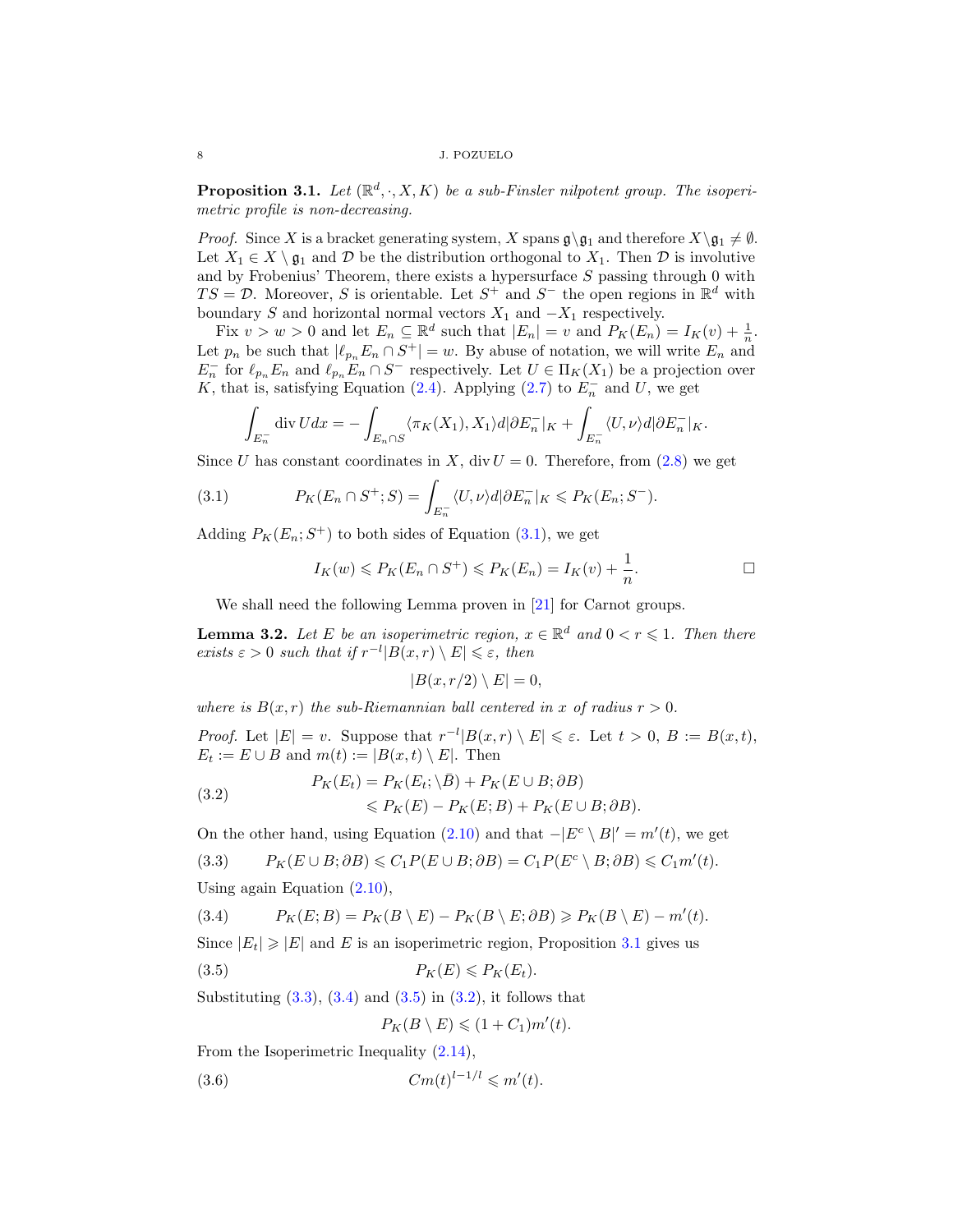The above inequalities holds for a.e.  $t > 0$ . Suppose that  $m(t) > 0$  for all  $t \in [r/2, r]$ , otherwise there is nothing to prove. Then we can rewrite Inequality [\(3.6\)](#page-7-6) as

$$
C \leqslant \frac{m'(t)}{m(t)^{l-1/l}},
$$

and integrating between  $r/2$  and r,

$$
r \leq C(m(r)^{1/l} - m(r/2)^{1/l}) \leq Cm(r)^{1/l} \leq C\varepsilon^{1/l}r.
$$

This is impossible for  $\varepsilon$  small enough, and we get a contradiction. Therefore  $|B(x, r/2) \setminus E| = 0.$ 

**Remark 3.3.** Reasoning as in, we could use  $D$  in  $(2.3)$  qq and, since the Poincaré inequality  $(2.11)$  is global, we would obtain a isoperimetric inequality

$$
(3.7) \tC_2|F|^{D-1/D} \leqslant P_K(F)
$$

for all  $F \subseteq \mathbb{R}^d$  is any finite perimeter set and finite volume. Nevertheless, the lack of sharpness of D in Lemma [3.2](#page-7-7) would not allow us to prove the following result.

<span id="page-8-1"></span>**Corollary 3.4.** Let  $E$  be an isoperimetric region. Then there exists an open set  $E_0$  that coincides with E almost everywhere.

<span id="page-8-3"></span>**Remark 3.5.** From now on we shall assume that an isoperimetric region  $E$  is exactly  $E_1$ , and therefore an open set.

The following Lemma allows us to deform a finite perimeter set  $F$  increasing the volume so that the variation of the K-perimeter is controlled. For that, we shall take a cylinder  $W^{\lambda}$  in  $F^{c}$ , which is located above the boundary of F (see Figure 1). The upper cover shall be a translation by  $(0, \ldots, 0, s)$  of the lower cover, and thus have the same K-perimeter. The points in the lower cover are points of density 1. Therefore the only part that is contributing to add perimeter is the contour of the cylinder, which can be bounded by the Riemannian one. On the other hand, the volume of  $W^{\lambda}$  can be computed by Fubini's Theorem.

<span id="page-8-0"></span>**Lemma 3.6** (Deformation Lemma). Let  $(\mathbb{R}^d, \cdot, X, K)$  be a sub-Finsler nilpotent group. Let  $F \subseteq \mathbb{R}^d$  be a finite perimeter and finite volume set and suppose that there exists  $p \in int(F)$ . Then there exists  $C_3 > 0$ ,  $\lambda_0 > 0$ ,  $\lambda_1 > 0$  and a family of finite perimeter sets  ${F^{\lambda}}$  $_{-\lambda_0<\lambda<\lambda_1}$  such that  $|F^{\lambda}| = |F| + \lambda$  and

(3.8) 
$$
P_K(F^{\lambda}) - P_K(F) \leq C_3 |\lambda|.
$$

Moreover, if F is bounded then  $\lambda_1 = +\infty$ .

*Proof.* We set the notation  $\phi(x) = (x_1, \ldots, x_{d-1}), B(x, r)$  is the Euclidean ball of center x and radius r,  $D(x,r) = \phi(B(x,r)), C(x,r) = D(x,r) \times \mathbb{R}$  and  $v =$  $(0, \ldots, 0, 1)$ . Let  $B(p, r) \subseteq F$ . We claim that there exists  $p' \in int(F^c) \cap C(p, r)$ . Otherwise

<span id="page-8-2"></span>
$$
|C(p,r)| = |\text{int}(F) \cap C(p,r)| + |\partial F \cap C(p,r)|
$$
  
=  $|\text{int}(F) \cap C(p,r)| \le |\text{int}(F)| = |F| \le \infty$ ,

which is a contradiction. Up to moving  $p$  and taking a smaller  $r$ , we can assume that  $p' - p \in \{(0, ..., 0)\} \times \mathbb{R}$  and denote  $D = D(p', r/3)$ .

Let  $L(x) := \{x - tv : 0 < t < t_0\}$ , where  $x \in D \times \{p_d'\}$ . The set  $L(x) \cap \partial F$  is non-empty since  $x \in F^c$  and  $x - t_0v \in F$ . The boundary  $\partial F$  is a closed set, and in  $L(x)$  is compact, so there exists a first point of intersection  $p_x$ .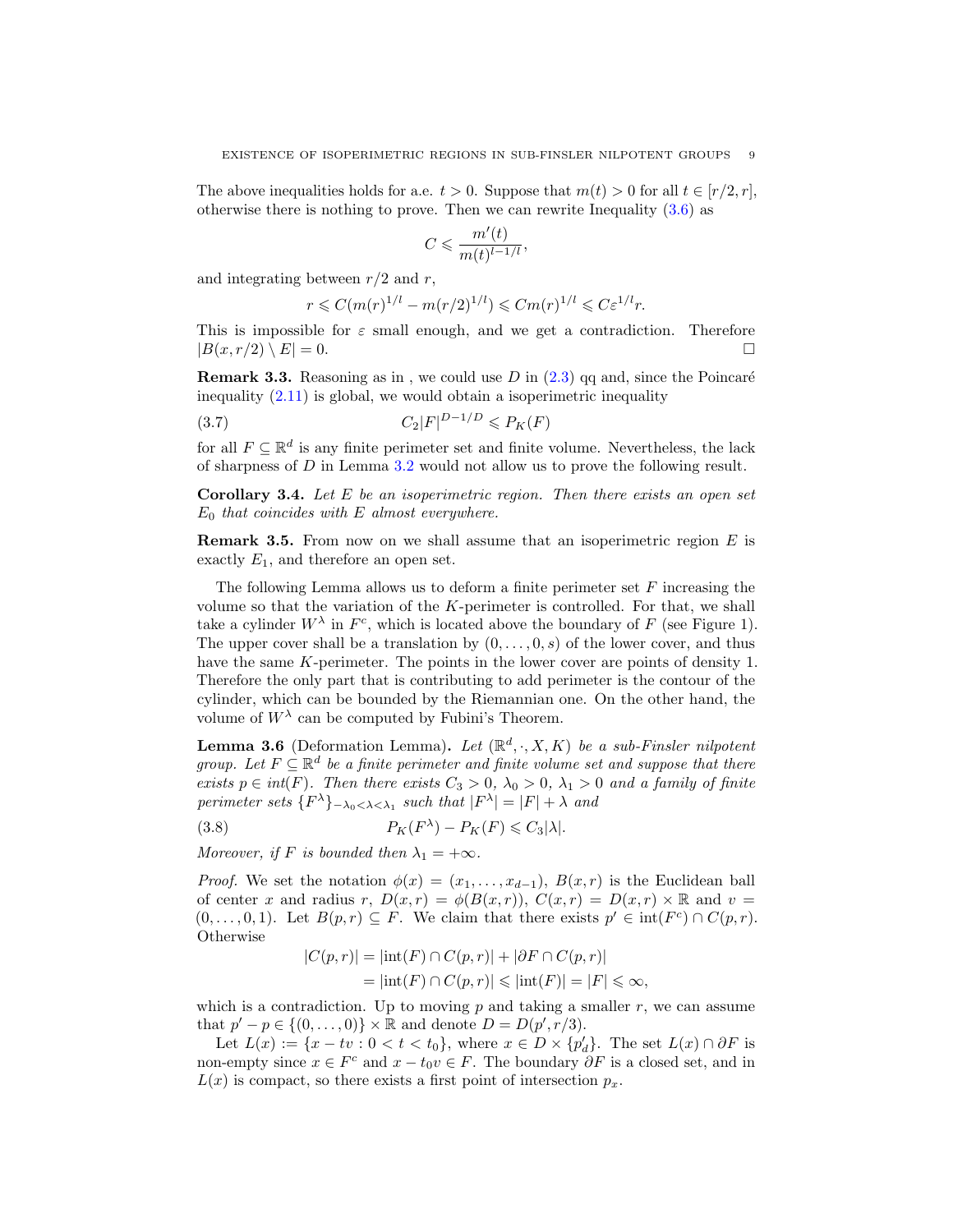For any  $0 < \lambda$  we define  $C^{\lambda}$  as

$$
W^{\lambda} := \{ p_x + tv : 0 \leqslant t < \lambda / \mathfrak{L}^2(D), \ x \in D \},\
$$

where  $\mathcal{L}^2$  is the two dimensional Lebesgue measure. Notice that the set  $D \times (p_d - \sqrt{2})$  $\frac{\sqrt{3}}{2}$ ,  $p'_d + \frac{\sqrt{3}}{2}$   $\subseteq$   $B_{p'}(r/2) \subseteq F^c$ , and let us denote by  $v_M$  its volume. Since  $|W^{\lambda}| \leq v_M$ , we can apply Fubini's Theorem to calculate the volume of  $W^{\lambda}$  integrating the highs first, and we get that  $W^{\lambda}$  has volume  $\lambda$ .



Figure 1.

Let  $F^{\lambda} := F \cup W^{\lambda}$ . Then  $W^{\lambda} \cap F = \emptyset$  and  $|F^{\lambda}| = |F| + \lambda$ . We define the sets  $S_{\text{inf}} := \{p_x : x \in D\};$  $S_{\mathrm{sup}} := \left\{ p_x + \frac{\lambda}{\sqrt{D}} \right\}$  $\frac{\lambda}{|D|}$ :  $x \in D$ ;  $S_{\text{cont}} := \left\{ p_x + t : x \in \partial D; 0 < t < \frac{\lambda}{|D|} \right\}$  $|D|$  $\big\}.$ 

It is clear that  $\partial W^{\lambda} = S_{\text{inf}} \cup S_{\text{sup}} \cup S_{\text{cont}}$ . We calculate the perimeter of  $F^{\lambda}$ : (3.9)

$$
P_K(F^{\lambda}) = P_K(F^{\lambda}; \mathbb{R}^d \setminus \bar{W^{\lambda}}) + P_K(F^{\lambda}; \text{int}(W^{\lambda})) + P_K(F^{\lambda}; \partial W^{\lambda})
$$
  
= 
$$
P_K(F; \mathbb{R}^d \setminus \bar{W^{\lambda}}) + P_K(F^{\lambda}; S_{\text{inf}}) + P_K(F^{\lambda}; S_{\text{sup}}) + P_K(F^{\lambda}; S_{\text{cont}}).
$$

For any  $p \in S_{\text{inf}}$ ,  $p \in \text{int}(F^{\lambda})$  and thus  $P_K(F^{\lambda}; S_{\text{inf}}) = 0$ . Since the K-perimeter is invariant by vertical translations,

<span id="page-9-0"></span>
$$
P_K(F; \bar{C}^{\lambda}) = P_K(F; S_{\text{inf}}) = P_K(W^{\lambda}; S_{\text{sup}}) = P_K(F^{\lambda}; S_{\text{sup}}).
$$

Then

(3.10) 
$$
P_K(F^{\lambda}) = P_K(F) + P_K(F^{\lambda}; S_{\text{cont}}).
$$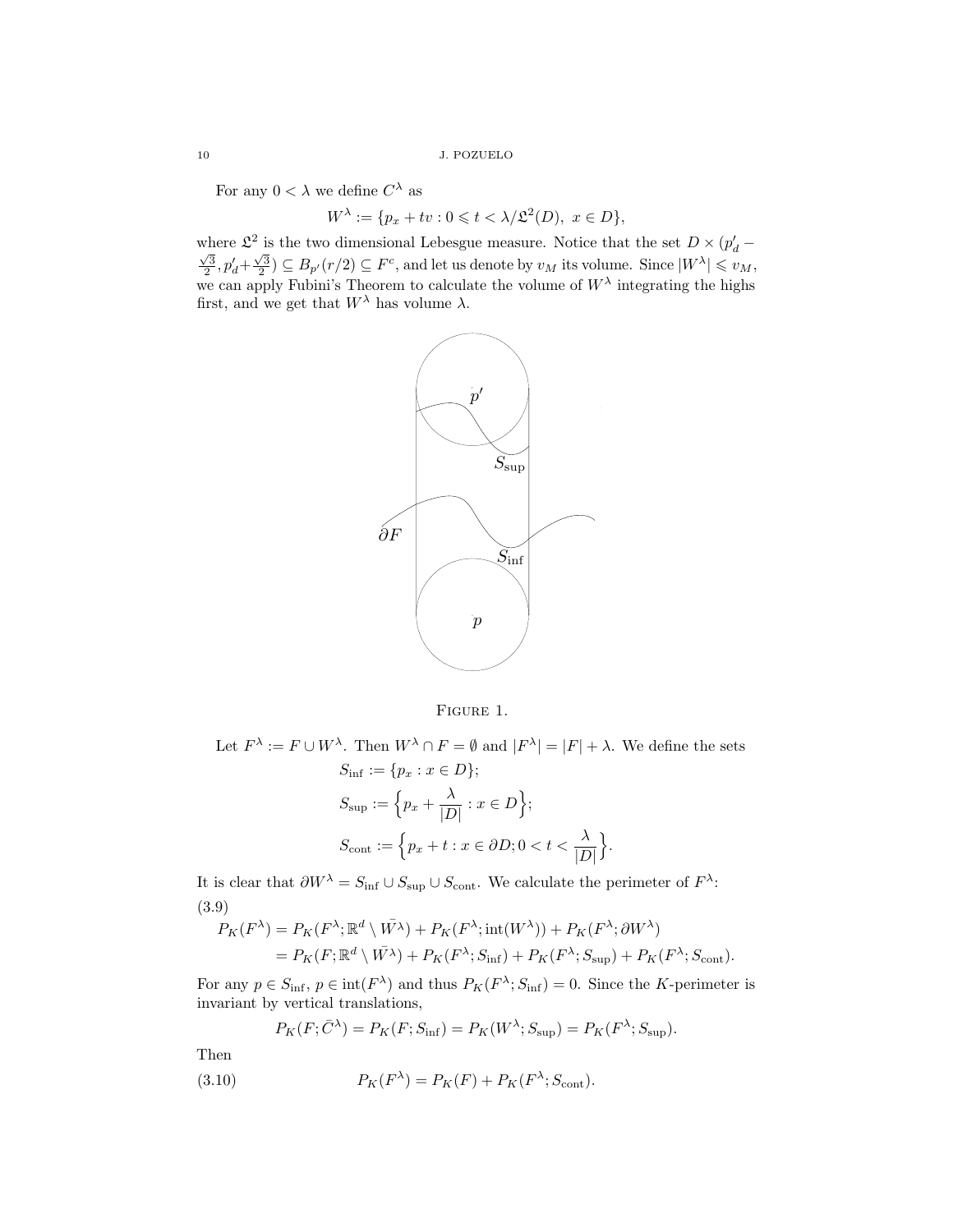From  $\partial F^{\lambda} \cap S_{\text{cont}} = S_{\text{cont}}$ , Inequality [\(2.6\)](#page-5-1) and the fact that the sub-Riemannian perimeter  $P$  is less than the Riemannian one,  $P_r$ , we get

<span id="page-10-0"></span>(3.11)  
\n
$$
P_K(F^{\lambda}; S_{\text{cont}}) = P_K(W^{\lambda}; S_{\text{cont}})
$$
\n
$$
\leq C_1 P(W^{\lambda}; S_{\text{cont}})
$$
\n
$$
\leq C_1 P_r(W^{\lambda}; S_{\text{cont}})
$$
\n
$$
=: C\lambda,
$$

where  $P_r$  is the Riemannian perimeter. Substituting  $(3.11)$  in  $(3.10)$ , we get

$$
P_K(F^{\lambda}) - P_K(F) \leqslant C\lambda.
$$

This argument carries on subtracting a set  $\tilde{W}^{\lambda}$  from F, so  $|F^{\lambda}| = |F| - \lambda$  and  $P_K(F^{\lambda}) - P_K(F) \leqslant C|\lambda|.$ 

Finally, if F is bounded and  $B(p, r) \subseteq F$ , then we can find  $B(p', r) \subseteq int(F^c) \cap$  $C(p, r)$  and apply the previous result, so that  $\lambda_1 \geq v_M$ . We apply again the proven to the set  $F^{v_M}$  taking the same ball  $B(p, r)$  and, iterating, we get the result.  $\square$ 

<span id="page-10-2"></span>**Remark 3.7.** The constant  $C_3$  depends on the radius of the ball  $B(p, r)$  taken inside F. Therefore, if  $r > 0$  and  $F_1$  and  $F_2$  are two finite perimeter sets with finite volume such that  $B(p_1, r) \subseteq F_1$  and  $B(p_2, r) \subseteq F_2$  for some  $p_1$  and  $p_2$ , then we can take  $C_3 > 0$  satisfying [\(3.8\)](#page-8-2).

Remark 3.8. To prove Lemma [3.6,](#page-8-0) we could think of taking a horizontal vector field U and use the formulas for the first variation of the volume and the area to bound from above the extra perimeter of the deformation by the Riemannian one and use the deformation Lemma in  $\mathbb{R}^d$ . Nevertheless, if the Riemannian perimeter of  $F \cap \text{supp}(U)$  is infinite, the upper bound would be infinite.

In Lemma [3.2](#page-7-7) we proved that if we have a ball that is almost in an isoperimetric region  $E$ , then the ball of half the radius is in  $E$ . Following again the arguments in [\[21\]](#page-16-14) and using the Deformation Lemma [3.6,](#page-8-0) we prove in Lemma [3.9](#page-10-1) the analog result when the starting ball is almost outside E.

<span id="page-10-1"></span>**Lemma 3.9.** Let E be an isoperimetric region,  $x \in \mathbb{R}^d$  and  $0 < r \leq 1$ . Then there exists  $\varepsilon > 0$  such that if  $r^{-l} |E \cap B(x,r)| \leqslant \varepsilon$ , then

$$
|E \cap B(x, r/2)| = 0.
$$

where is  $B(x, r)$  the sub-Riemannian ball centered in x of radius  $r > 0$ .

*Proof.* Let  $t > 0$ ,  $B := B(x, t)$  and  $m(t) = |E \cap B|$ . Under the assumption that  $|r^{-l} | E \cap B(x,r)| \leq \varepsilon$ ,  $m(t)$  is small enough to use the Deformation Lemma [3.6,](#page-8-0) and define  $E_t := (E \setminus B)^{m(t)}$ . It is clear that  $|E_t| = |E|$ . Thus

$$
P_K(E) \leqslant P_K(E_t).
$$

On the other hand, reasoning as in Lemma [3.2](#page-7-7) and using the Deformation Lemma, we get

$$
P_K(E_t) \leq P_K(E \setminus B) + C_3 m(t)
$$
  
\n
$$
\leq P_K(E) - P_K(E \cap B) + (1 + C_1) m'(t) + C_3 m(t)
$$
  
\n
$$
\leq P_K(E) - m(t)^{l-1/l} + (1 + C_1) m'(t) + C_3 m(t).
$$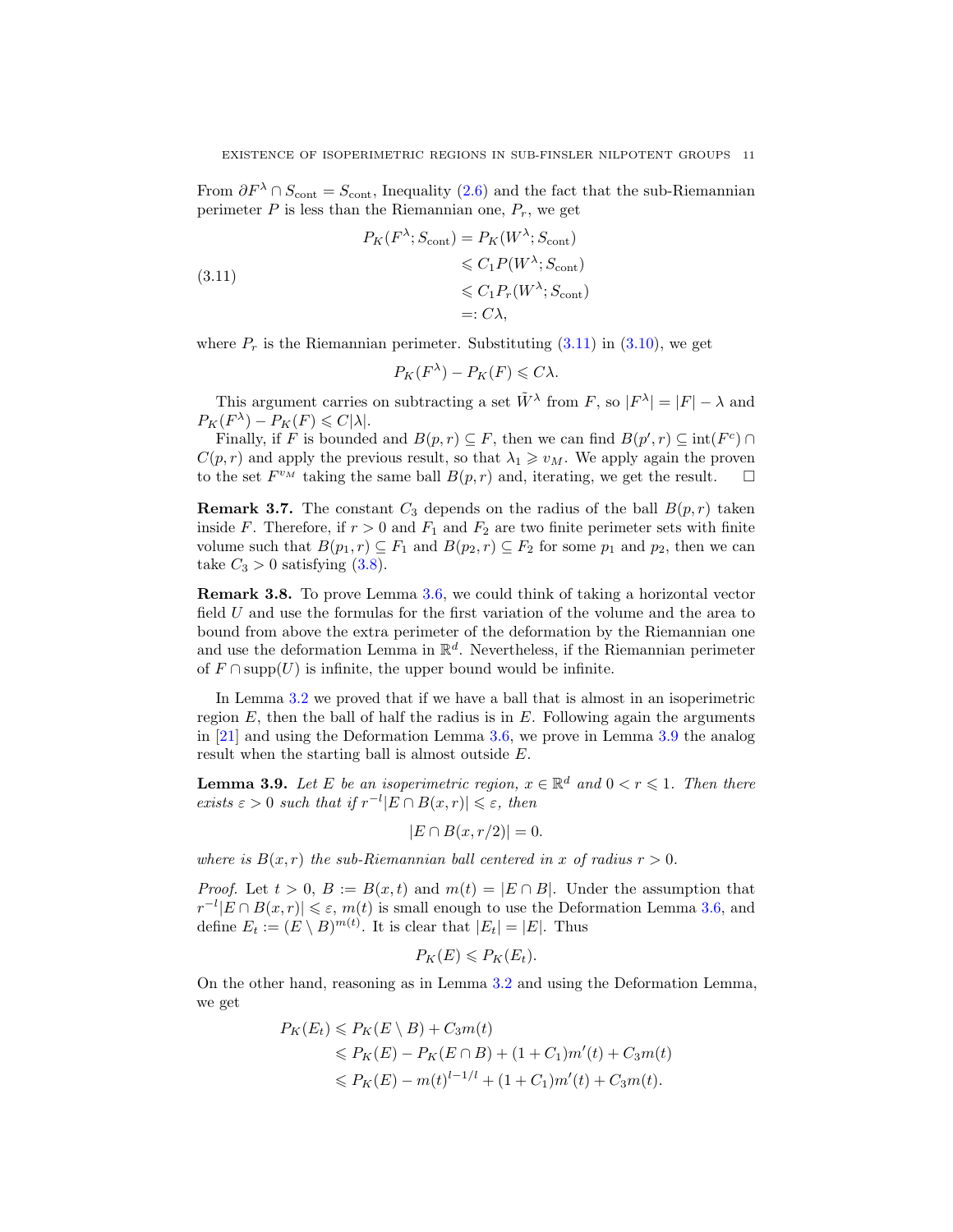The above inequalities gives us

$$
m(t)^{l-1/l} - (1 + C_1)m(t) \leq C_3m'(t).
$$

For  $m(t)$  small enough, there exists  $C > 0$  such that

$$
Cm(t)^{l-1/l} \leqslant m(t)^{l-1/l} - (1+C_1)m(t),
$$

and

$$
C'm(t)^{l-1/l} \leqslant m'(t).
$$

Again, supposing that  $m(t) > 0$  for all  $t \in [r/2, r]$ , we have

$$
C' \leqslant \frac{m'(t)}{m(t)^{l-1/l}},
$$

and integrating over r/2 and r, we get a contradiction for  $\varepsilon > 0$  small enough.  $\Box$ 

Let  $E$  be an isoperimetric region, we define the sets

$$
E_1 = \{x \in \mathbb{R}^d : \exists r > 0 \text{ such that } |B(x, r) \setminus E| = 0\}
$$
  
\n
$$
E_0 = \{x \in \mathbb{R}^d : \exists r > 0 \text{ such that } |E \cap B(x, r)| = 0\}
$$
  
\n
$$
S = \{x \in \mathbb{R}^d : h(x, r) > \varepsilon \forall r \le 1\}.
$$

<span id="page-11-1"></span>**Theorem 3.10.** Let  $(\mathbb{R}^d, \cdot, X, K)$  be a sub-Finsler nilpotent group and let E be a isoperimetric region. Then the topological and essential boundaries of E coincide.

*Proof.* By Lemma [3.2](#page-7-7) and [3.9,](#page-10-1) the sets  $E_0$ ,  $E_1$  and S form a partition of  $\mathbb{R}^d$ . Since  $E_1$  and  $E_0$  are open and disjoint,  $\partial E_1 \cup \partial E_0 \subseteq S$ . On the other hand, if  $x \in S$ and  $r > 0$ ,  $B(x,r) \cap E_1 \neq \emptyset$  then  $B(x,r) \cap E_0 \neq \emptyset$ , otherwise  $x \in \text{int}(E_1)$ , and  $x \in \partial E_1 \cap \partial E_0.$ 

<span id="page-11-0"></span>Theorem 3.11 (Boundedness). Any isoperimetric region in a sub-Finsler nilpotent group  $(\mathbb{R}^d, \cdot, X, K)$  is bounded.

*Proof.* Let  $E$  be an isoperimetric set of volume  $v$ ,  $B$  the sub-Riemannian ball centered in 0 of radius  $r > 0$ , and  $m(r) = |E \setminus B|$ , and  $(E \cap B)^{m(r)}$  be the family given by Lemma [3.6.](#page-8-0) Since  $|(E \cap B)^{m(r)}| = v$ , we have

<span id="page-11-2"></span>
$$
(3.12) \t\t P_K(E) \leqslant P_K((E \cap B)^{m(r)}).
$$

Using the Deformation Lemma  $(3.8)$ , the Isoperimetric inequality  $(2.14)$  and Equations  $(2.10)$  and  $(2.9)$ , we get

<span id="page-11-3"></span>
$$
P_K((E \cap B)^{m(r)}) \le P_K(E \cap B) + C_3 m(r)
$$
  
\n
$$
\le P_K(E) - P_K(E \setminus B) + 2C_1 P(E \cap B; \partial B) + C_3 m(r)
$$
  
\n
$$
\le P_K(E) - P_K(E \setminus B) - 2C_1 m'(r) + C_3 m(r)
$$
  
\n
$$
\le P_K(E) - C_2 m(r)^{l-1/l} - 2C_1 m'(r) + C_3 m(r).
$$

Subtracting Inequality  $(3.12)$  in  $(3.13)$ , we get

$$
-2C_1m'(r) \geqslant C_2m(r)^{l-1/l} - C_3m(r).
$$

As  $m(r)$  tends to 0 as r tends to  $\infty$ , for r big enough there exists  $C > 0$  such that

$$
C_2 m(r)^{l-1/l} - C_3 m(r) \geq C m(r)^{l-1/l}.
$$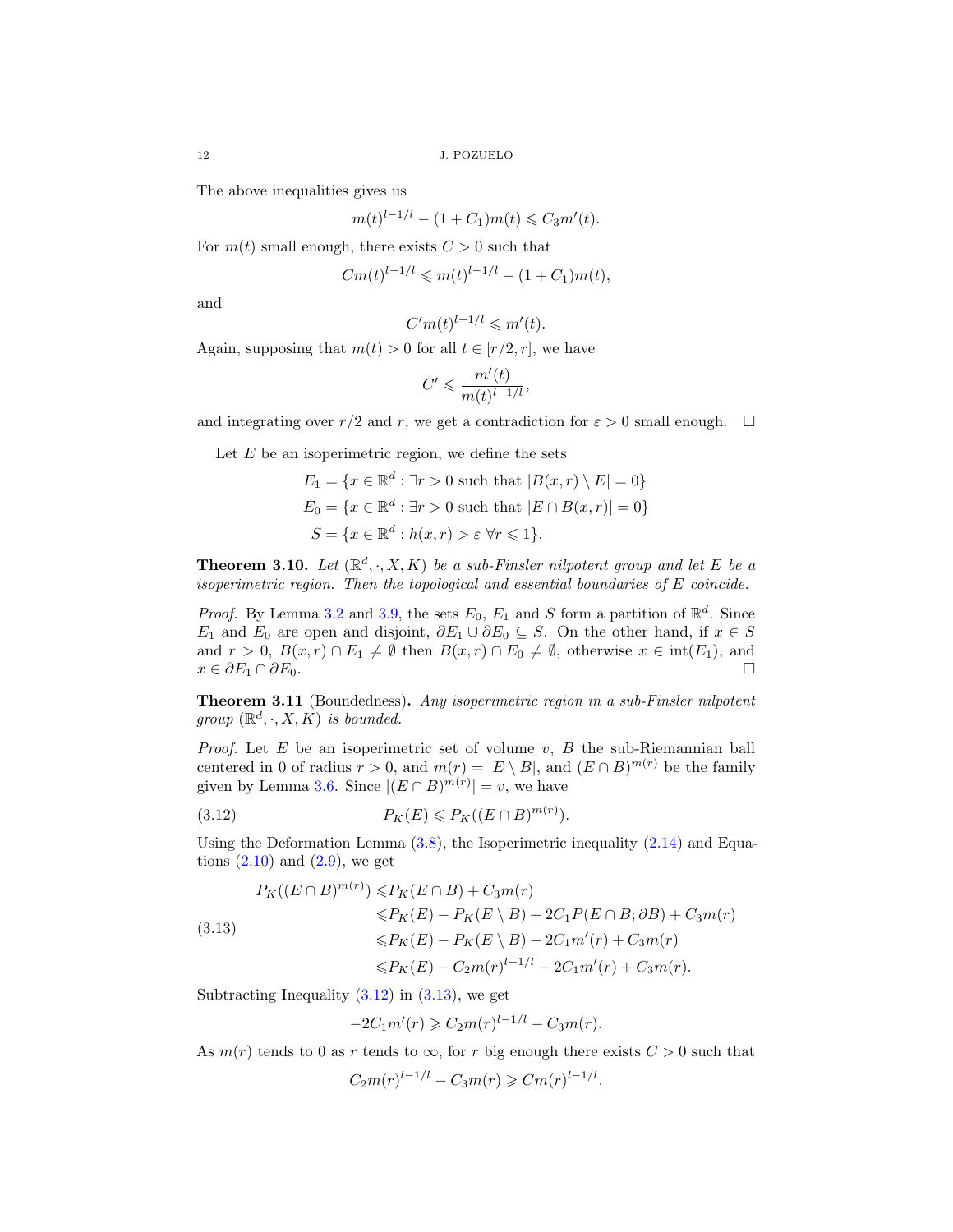Let  $r > 1$  and suppose that  $m(r) > 0$ . Then

$$
(3.14) \qquad \qquad \frac{-m'(r)}{m(r)^{l-1/l}} \geqslant C,
$$

Since

<span id="page-12-1"></span>(3.15) 
$$
\int_{1}^{r} \frac{-m'(s)}{m(s)^{l-1/l}} = -\int_{m(1)}^{m(r)} \frac{1}{s^{l-1/l}} ds = m(1)^{1/l} - m(r)^{1/l}.
$$

Integrating  $(3.14)$  between 1 and r and using  $(3.15)$ , we get

<span id="page-12-0"></span>
$$
m(1)^{1/l} \ge Cr + m(r)^{1/l}
$$

and r is bounded.  $\square$ 

#### 4. Existence of isoperimetric regions

Throughout this section, K shall denote a convex body in  $\mathcal{H}_0^0$  containing 0 in its interior and  $B(x, r)$  the sub-Riemannian ball centered in x of radius  $r > 0$ . We shall follow the arguments of Galli and Ritoré  $[12]$ .

The following lemma can be found in [\[21\]](#page-16-14) for Carnot groups, and in the context of sub-Finsler nilpotent groups the proof can be done mutatis mutandis.

<span id="page-12-4"></span>**Lemma 4.1** (Concentration Lemma). Let  $F$  be a set with finite perimeter and volume. Suppose that there exists  $m \in (0, |B(0,1)|/2)$  such that  $|F \cap B(x,1)| < m$ for all  $x \in \mathbb{R}^d$ . Then there exists  $C > 0$  depending only on l such that

$$
C|F|^l P_K(F)^{-l} \leqslant m.
$$

The following Lemma can be found in [\[22\]](#page-16-15).

<span id="page-12-3"></span>**Lemma 4.2.** Let  ${E_n}$  be a sequence of uniformly bounded perimeter sets of volumes  $\{v_n\}$  converging to  $v > 0$ . Let E be the limit in  $L^1_{loc}(\mathbb{R}^d)$  of  $E_n$ . Then there exists a divergence sequence of radii  $\{r_n\}$  such that, setting  $F_n = E_n \setminus B(0, r_n)$  and up to a subsequence, it is satisfied

(4.1) 
$$
|E| + \liminf_{n \to \infty} |F_n| = v,
$$

$$
P_K(E) + \liminf_{n \to \infty} P_K(F_n) \le \liminf_{n \to \infty} P_K(E_n).
$$

*Proof.* Take  $\{s_n\}$  increasing with  $s_n - s_{n+1} > n$ . We claim that there exists  $r_n$  in  $[s_n, s_{n+1}]$  such that

$$
P(E_n \cap \partial B(0, r_n); \partial B(0, r_n)) < v_n/n,
$$

where P and  $B(0, r)$  are the sub-Riemannian perimeter and ball of center 0 and radius  $r$  respectively. Otherwise, by Inequality  $(2.10)$  we have

$$
v_n < \int_{s_n}^{s_{n+1}} P(E_n \cap \partial B(0, t)) dt \leqslant \int_{s_n}^{s_{n+1}} \frac{d}{ds} \vert_{s=t} \vert E_n \cap B(0, s) \vert dt \leqslant v_n.
$$

Therefore, by Inequality [\(2.9\)](#page-5-4) we get

<span id="page-12-2"></span>
$$
(4.2) \quad P_K(E_n)
$$
  
\n
$$
\geq P_K(E_n \cap B(0,r_n)) + P_K(E_n \setminus B(0,r_n)) - 2C_1 P(E_n \cap \partial B(0,r_n); \partial B(0,r_n))
$$
  
\n
$$
\geq P_K(E_n \cap B(0,r_n)) + P_K(F_n) - 2C_1 v_n/n.
$$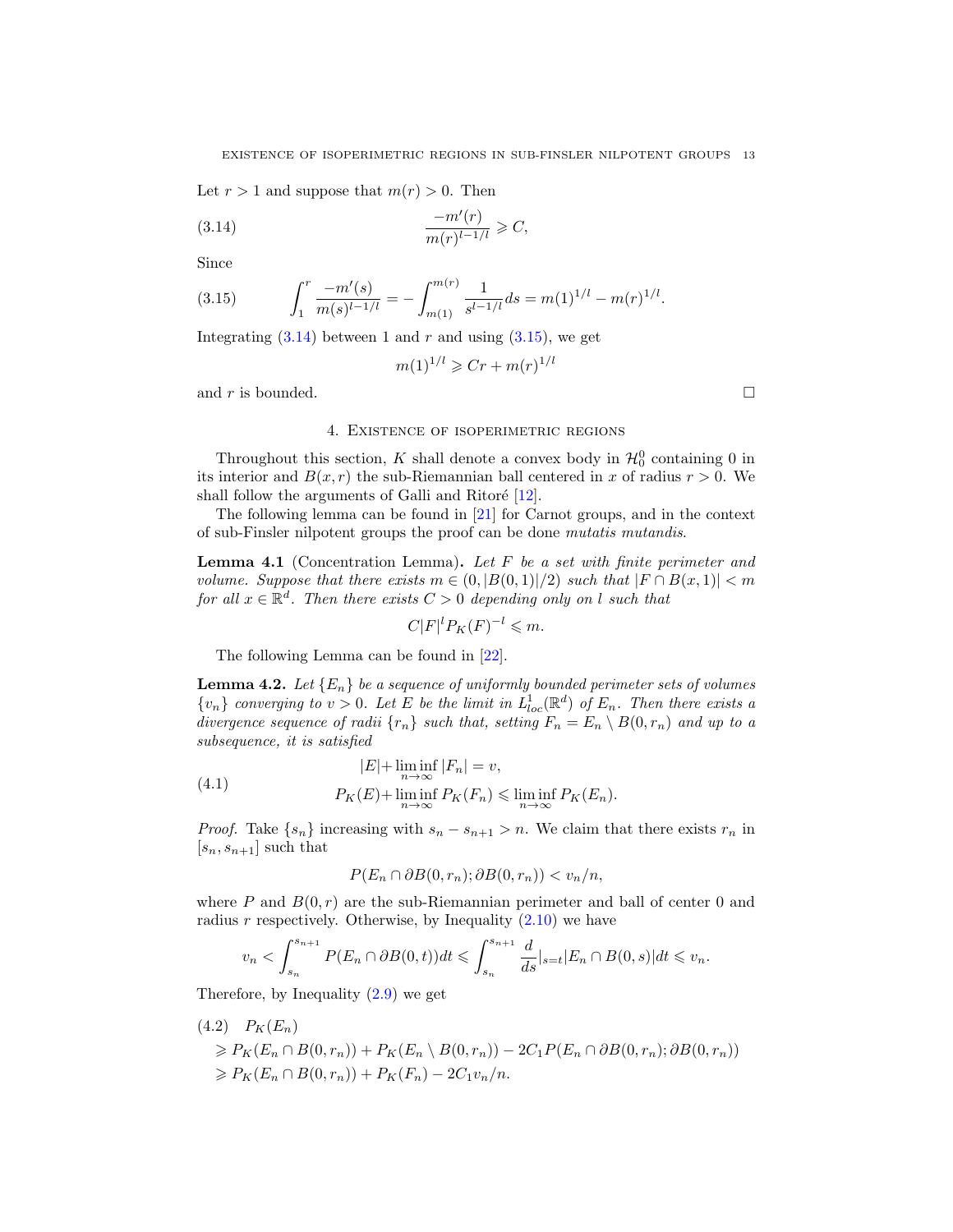On the other hand,

<span id="page-13-1"></span>(4.3) 
$$
|E_n| = |E_n \cap B(0, r_n)| + |E_n \setminus B(0, r_n)|.
$$

Taking inferior limits in n in  $(4.2)$  and  $(4.3)$ , and using the lower semicontinuity, we have the result.  $\Box$ 

<span id="page-13-0"></span>**Theorem 4.3** (Existence of isoperimetric regions). Let  $(\mathbb{R}^d, \cdot, X, K)$  be a sub-Finsler nilpotent group. Then, for any  $v > 0$ , there exists a finite perimeter set E such that  $|E| = v$  and  $I_K(v) = P_K(E)$ . Moreover, E has a finite number of connected components.

*Proof.* Let  ${E_n}_{k \in \mathbb{N}}$  be a minimizing sequence of sets with  $|E_n| = v$  and  $P_K(E_n) \le$  $I_K(v) + \frac{1}{n}$ . By compactness, the sequence converges in  $\mathcal{L}^1_{loc}(\mathbb{R}^d)$  to a set  $E^0$ . Let  $v_0 := |E^0|$ . By Lemma [4.2,](#page-12-3) we can find a sequence of divergence radii  $r_n$  such that, denoting  $F_n := E_n \setminus B(0, r_n)$ , we have

<span id="page-13-2"></span>(4.4) 
$$
v_0 + \liminf_{n \to \infty} |F_n| = v,
$$

$$
P_K(E^0) + \liminf_{n \to \infty} P_K(F_n) \leq I_K(v).
$$

If  $v_0 = v$ , then the Theorem is proven. If  $v_0 < v$ , we claim that  $E_0$  is isoperimetric for its volume. Otherwise, we can find  $O \subseteq G$  such that  $|O| = v_0$  and  $P_K(O) < P_K(E^0)$ . By Theorem [3.13,](#page-11-3) O is bounded and by definition of  $F_n$ , we can find  $n_0$  such that  $\forall n > n_0$ , O and  $F_n$  are disjoint. Then

$$
\liminf_{n \to \infty} |O \cup F_n| = |O| + \liminf_{n \to \infty} |F_n| = v.
$$

By Equation  $(4.4)$ ,

$$
I_K(v) \le \liminf_{n \to \infty} P_K(O \cup F_n)
$$
  
=  $P_K(O) + \liminf_{n \to \infty} P_K(F_n)$   
<  $P_K(E^0) + \liminf_{n \to \infty} P_K(F_n)$   
<  $I_K(v)$ ,

and we have a contradiction.

Step two. If  $v_0 < v$  we apply Lemma [4.1](#page-12-4) to find a divergent sequence of points  ${x_n}$  such that  $|F_n \cap B(x_n, 1)| \geq m_0 |F_n|$ . The sets  $\ell_{-x_n} F_n$  converge in  $L_{loc}^1(\mathbb{R}^d)$ to a set  $E^1$  of volume  $v_1 \leqslant \lim_{n \to \infty} |F_n| = v - v_0$ . By Lemma [4.2,](#page-12-3) we can find a divergent sequence  $\{r'_n\}$  of radii so that the sets  $F'_n := (\ell_{-x_n} F_n) \setminus B(0, r'_n)$  verifies

(4.5) 
$$
v_1 + \liminf_{n \to \infty} |F'_n| = v - v_0,
$$

$$
P_K(E^1) + \liminf_{n \to \infty} P_K(F'_n) \le \liminf_{n \to \infty} P_K(F_n).
$$

Since  $E^0$  in bounded, we can suppose that  $E^0 \cap E^1 = \emptyset$ . If  $v_1 = v - v_0$ , then  $|E^0 \cup E^1| = |E^0| + |E^1| = v$  and

$$
P_K(E^0 \cup E^1) = P_K(E^0) + P_K(E^1) \leq P_K(E^0) + \lim_{n \to \infty} P_K(F_n) \leq I(v).
$$

Thus  $E^0 \cup E^1$  is the isoperimetric region of volume v. If  $v_1 < v - v_0$ , then  $E^0 \cup E^1$  is isoperimetric for its volume. Otherwise there exists  $O \subset G$  such that  $|O| = v_0 + v_1$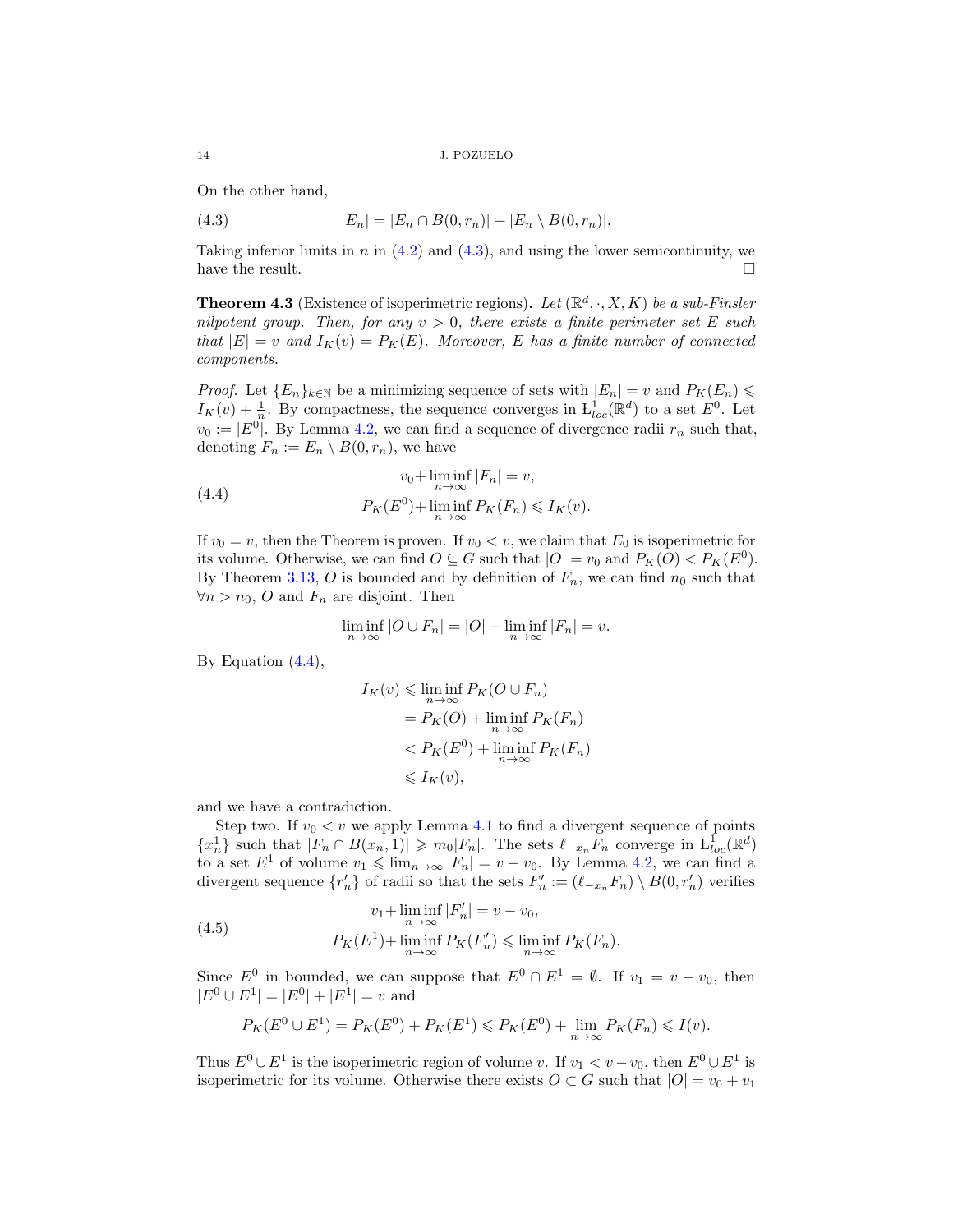and 
$$
P_K(O) < P_K(E^0) + P_K(E^1)
$$
. Then  
\n
$$
I_K(v) \leq \liminf_{n \to \infty} P_K(O \cup F'_n)
$$
\n
$$
= P_K(O) + \liminf_{n \to \infty} P_K(F'_n)
$$
\n
$$
< P_K(E^0) + P_K(E^1) + \liminf_{n \to \infty} P_K(F'_n)
$$
\n
$$
\leq P_K(E^0) + \liminf_{n \to \infty} P_K(F_n)
$$
\n
$$
\leq I_K(v),
$$

and we have a contradiction.

By induction, we get a sequence of sets  $E^0, \ldots, E^n$  pairwise disjoint of volumes  $v_0, \ldots, v_n$  whose union is isoperimetric for its volume  $\sum_{i=1}^n v_i$ . Suppose that there exists a infinite number of pieces  $E^i$ . Then  $\sum_{i=0}^{\infty} v_i \leq v$ . Let j and k with  $v_j \geq v_i$ for all i and  $v_k$  small enough so we can take  $(E^{j})^{v_k}$  the family defined in [3.6](#page-8-0) and there exists  $C > 0$  with  $Cv_k^{l-1/l} > C_3v_k$ . Then, by the Deformation Lemma [\(3.8\)](#page-8-2) and the Isoperimetric Inequality [\(2.7\)](#page-6-3), we get

$$
I_K(\sum_i v_i) \leq \sum_{i \neq j,k} P_K(E^i) + P_K((E^j)^{v_k}) \leq \sum_{i \neq k} P_K(E^i) + C_3 v_k
$$
  

$$
< \sum_{i \neq k} P_K(E^i) + C v_k^{l-1/l} \leq \sum_{i \neq k} P_K(E^i) + P_K(E^k) = I_K(\sum_i v_i),
$$

which is a contradiction. Therefore there are a finite number of pieces,  $r$ , until  $\sum_{i=1}^r v_i \geq v$ , and  $E^0 \cup E^1 \dots \cup E^r$  is the isoperimetric region of volume  $v$ .

<span id="page-14-0"></span>**Corollary 4.4.** Let  $(\mathbb{R}^d, \cdot, X, K)$  be a sub-Finsler nilpotent group. The isoperimetric profile  $I_K$  is sub-additive.

*Proof.* Let  $v_0, \ldots, v_n \geq 0$ . Take  $E_k$  isoperimetric region of volume  $v_k$ . By Theorem [3.11,](#page-11-0)  $E_k$  is bounded and we can take  $E_j \cap E_i = \emptyset$ . Therefore

$$
I_K(v_0 + \ldots + v_n) \leq P_K(\bigcup_{k=1}^n E_k) = \sum_{k=1}^n P_K(E_k) = \sum_{k=1}^n I_K(v_k).
$$

The locally Lipschitz property of the isoperimetric profile follows from the existence and the following uniform version of the Deformation Lemma.

<span id="page-14-1"></span>**Lemma 4.5.** Let  $0 < w < v$  and denote by  $E_x$  an isoperimetric region of volume  $w \leqslant x \leqslant v$ . There exist  $C_3 > 0$ ,  $\lambda_1 > 0$  and a family of sets  $\{E_x^{\lambda} : -\lambda_1 < \lambda, w \leqslant \lambda\}$  $x \leqslant v$  such that  $|E_x^{\lambda}| = x + \lambda$  and

(4.6) 
$$
P_K(E_x^{\lambda}) \leqslant P_K(E_x) + C_3 \lambda.
$$

*Proof.* By Remark [3.7,](#page-10-2) It is enough to show that there exist  $r_0 > 0$  and  $\{p_x\}_{w \leq x \leq v}$ such that  $B(p_x, r_0) \subseteq E_x$  for all  $w \leq x \leq v$ . Let

<span id="page-14-2"></span>
$$
r_x := \sup\{r > 0 : B(q_x, r) \subseteq E_x \text{ for some } q_x \in E_x\}.
$$

We shall prove that  $\inf_{x \in [w,v]} r_x > 0$ . Otherwise, there is a sequence  $\{x_n\} \subset [w,v]$ such that  $r_{x_n} < \frac{1}{n}$ .

We claim that there exists  $m > 0$  and  $p'_x$  such that  $|E_x \cap B(p'_x, 1)| \geq m$  for all  $w \leqslant x \leqslant v$ . Otherwise, By Lemma [4.1](#page-12-4) and Proposition [3.1,](#page-7-0)

$$
C^l |E_w| \leqslant C^l |E_x| \leqslant \frac{1}{n} P_K(E_x) \leqslant \frac{1}{n} P_K(E_v).
$$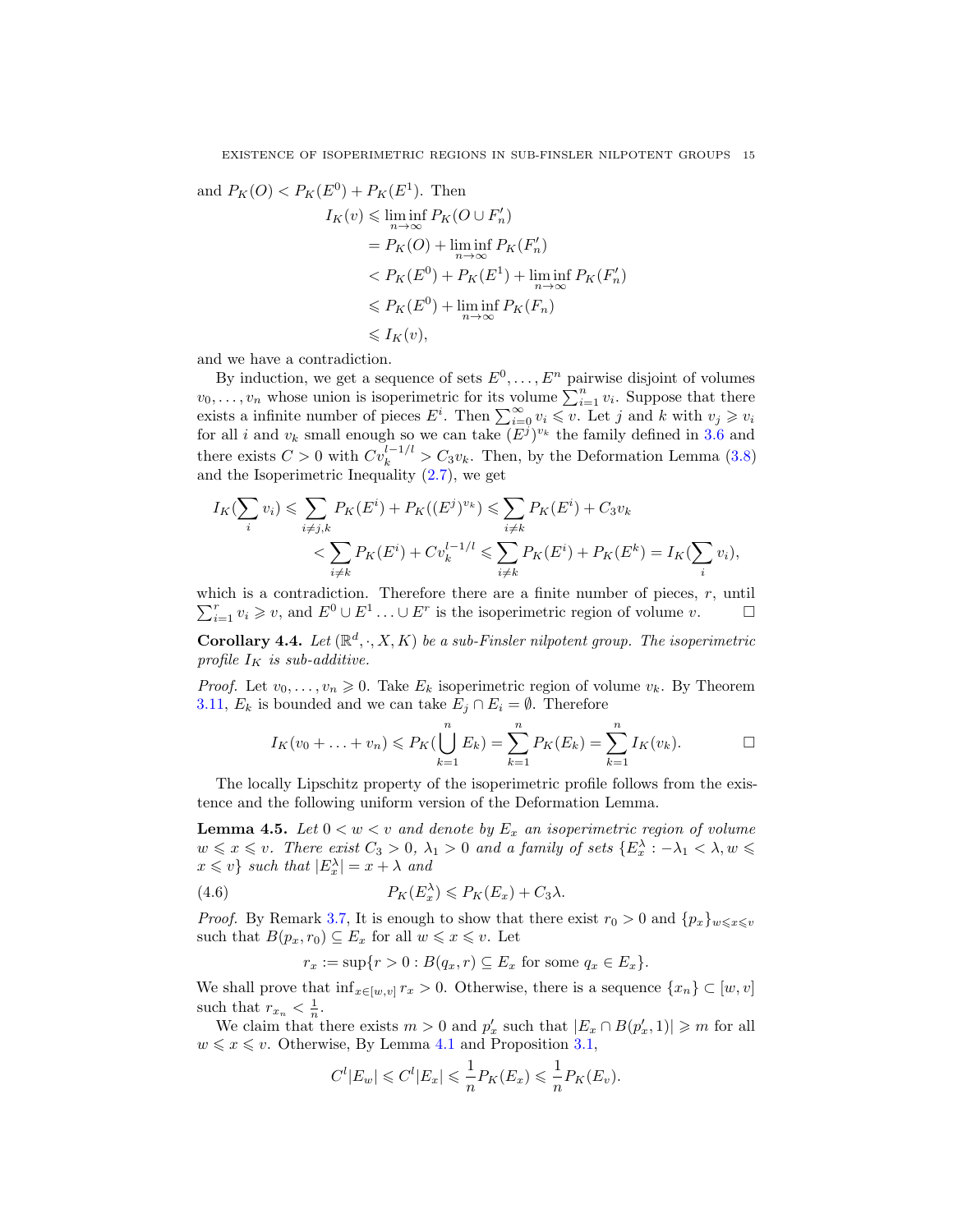16 J. POZUELO

By abuse of notation, we denote as  $E_{x_n}$  the set  $\ell_{p'_{x_n}} E_{x_n}$ . By Proposition [3.1,](#page-7-0)  $P_K(E_{x_n}) \leq P_K(E_v)$  and, by compactness, there exists a finite perimeter set F such that  $E_{x_n} \to F$  in  $L^1_{loc}(\mathbb{R}^d)$ . Therefore  $|E_{x_n} \cap B(0,1)| \geq m > 0$  and by  $L_{loc}^1$ -convergence,  $|F \cap B(0, 1)| \geq m > 0$ .

Finally we will prove that  $|F| = 0$  to get a contradiction. Suppose that there exists a point p where the density of F at p is 1. Then there exists  $r > 0$  such that

$$
2\varepsilon > \frac{|B(p,r) \setminus F|}{|B(p,r)|} \geqslant Cr^{-l}|B(p,r) \setminus F|.
$$

By  $L^1_{loc}(\mathbb{R}^d)$ -convergence,  $r^{-l}|B(p,r)\setminus E_{x_n}| < \varepsilon$  and by Lemma [3.2](#page-7-7) and Remark [3.5,](#page-8-3)  $\widetilde{B}(p,r/2) \subseteq E_{x_n}$ , which is a contradiction with  $\lim_{n \to \infty} r_{x_n} = 0$ .

<span id="page-15-10"></span>**Corollary 4.6.** Let  $(\mathbb{R}^d, \cdot, X, K)$  be a sub-Finsler nilpotent group. The isoperimetric profile is a locally Lipschitz function.

*Proof.* Let  $0 < w_0 < v$ ,  $E_v$  isoperimetric region of volume v and  $\{E_w^{\lambda} : -\lambda_1 <$  $\lambda, w \in [w, v]$  the family defined in Lemma [4.5.](#page-14-1) Up to taking  $w_0$  closer to v, we can assume that  $v - w_0 < \lambda_1$ . Notice that  $|E_v^{w-v}| = w$ . By [\(4.6\)](#page-14-2), we get

$$
I_K(v) = P_K(E_v) \ge P_K(E_v^{w-v}) - C_3(v-w) \ge I_K(w) - C_3(v-w)
$$
  
\n
$$
I_K(v) \le P_K(E_v^{v-w}) \le P_K(E_w) + C_3(v-w) = I_K(w) + C_3(v-w).
$$

By a similar reasoning for  $0 < v < w_0$ , we get that  $I_K$  is locally Lipschitz.  $\Box$ 

### **REFERENCES**

- <span id="page-15-12"></span>[1] L. Ambrosio. Some fine properties of sets of finite perimeter in Ahlfors regular metric measure spaces. Adv. Math., 159(1):51–67, 2001.
- <span id="page-15-8"></span>[2] G. Antonelli, M. Fogagnolo, and M. Pozzetta. The isoperimetric problem on Riemannian manifolds via Gromov–Hausdorff asymptotic analysis. arXiv:2101.12711.
- <span id="page-15-5"></span>[3] Y. D. Burago and V. A. Zalgaller. Geometric inequalities, volume 285 of Grundlehren der Mathematischen Wissenschaften [Fundamental Principles of Mathematical Sciences]. Springer-Verlag, Berlin, 1988. Translated from the Russian by A. B. Sosinski˘ı, Springer Series in Soviet Mathematics.
- <span id="page-15-1"></span>[4] H. Busemann. The isoperimetric problem for Minkowski area. Amer. J. Math., 71:743–762, 1949.
- <span id="page-15-7"></span>[5] G. Citti, G. Giovannardi, and M. Ritoré. Variational formulas for submanifolds of fixed degree. arXiv:1905.05131.
- <span id="page-15-11"></span>[6] L. J. Corwin and F. P. Greenleaf. Representations of nilpotent Lie groups and their applications. Part I, volume 18 of Cambridge Studies in Advanced Mathematics. Cambridge University Press, Cambridge, 1990. Basic theory and examples.
- <span id="page-15-13"></span>[7] G. David and S. Semmes. Quasiminimal surfaces of codimension 1 and John domains. Pacific J. Math., 183(2):213–277, 1998.
- <span id="page-15-0"></span>[8] A. Dinghas. Über einen geometrischen Satz von Wulff für die Gleichgewichtsform von Kristallen. Z. Kristallogr., 105:304–314, 1944.
- <span id="page-15-2"></span>[9] I. Fonseca. The Wulff theorem revisited. Proc. Roy. Soc. London Ser. A, 432(1884):125–145, 1991.
- <span id="page-15-3"></span>[10] I. Fonseca and S. Müller. A uniqueness proof for the Wulff theorem. Proc. Roy. Soc. Edinburgh Sect. A, 119(1-2):125–136, 1991.
- <span id="page-15-6"></span>[11] V. Franceschi, R. Monti, A. Righini, and M. Sigalotti. The isoperimetric problem for regular and crystalline norms in  $\mathbb{H}^1$ . arXiv:2007.11384.
- <span id="page-15-9"></span>[12] M. Galli and M. Ritoré. Existence of isoperimetric regions in contact sub-Riemannian manifolds. J. Math. Anal. Appl., 397(2):697–714, 2013.
- <span id="page-15-4"></span>[13] R. J. Gardner. The Brunn-Minkowski inequality. Bull. Amer. Math. Soc. (N.S.), 39(3):355–405, 2002.